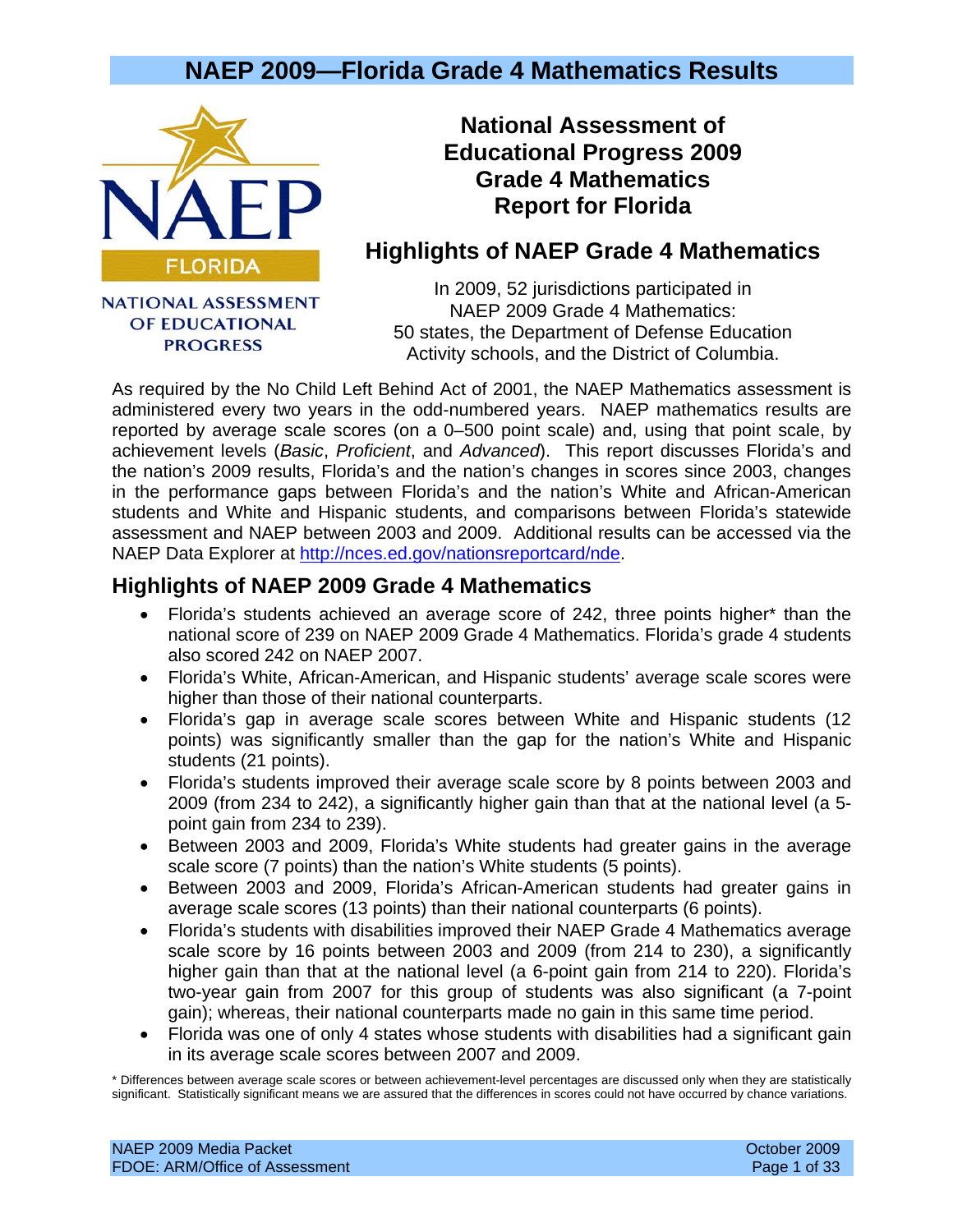### **NAEP General Information**

NAEP is the only ongoing nationally representative measure of what students in the United States know and can do in various subject areas. Reports are produced on the performance of students at a given time and across time for the nation and for the 50 states, the Department of Defense Education Activity schools, and the District of Columbia. NAEP provides an opportunity for Florida to compare the achievement of its students to that of students across the nation. For additional information about the assessment, see The Nation's Report Card, an interactive database, at [http://nces.ed.gov/nationsreportcard/.](http://nces.ed.gov/nationsreportcard/)

Main NAEP is conducted every two years in reading and mathematics and produces state- and national-level results. Writing and science are administered every four years at the state and national levels. A representative sample of the student population participates, and each student takes only a portion of the assessment. Results are then assembled to form projected state and national scores based on aggregated state and national results. NAEP does not provide school- or student-level results.

### **The National Assessment of Educational Progress (NAEP) and the Florida Comprehensive Assessment Test® (FCAT)**

#### **Primary Purposes of NAEP**

The primary purposes of NAEP are to serve as a benchmark based on national levels of proficiency, to report representative state-level results in selected subject areas, and to track changes in student achievement over time. NAEP results serve as a common measure of state-reported progress and achievement across states.

### **Primary Purposes of the FCAT**

The primary purposes of the FCAT are to increase student achievement by implementing higher standards, to improve classroom instruction, to serve as an accountability tool for assessing student achievement of the Sunshine State Standards, and to measure annual progress for individual students, schools, districts, and the state.

#### **Comparing the FCAT and NAEP**

When comparing the FCAT with NAEP, it is important to remember that the two assessments differ in purpose, testing context, content assessed and item characteristics, the score scale, and proficiency-level standards. It is also important to remember that the FCAT assesses all students, while NAEP only assesses a sample of the student population.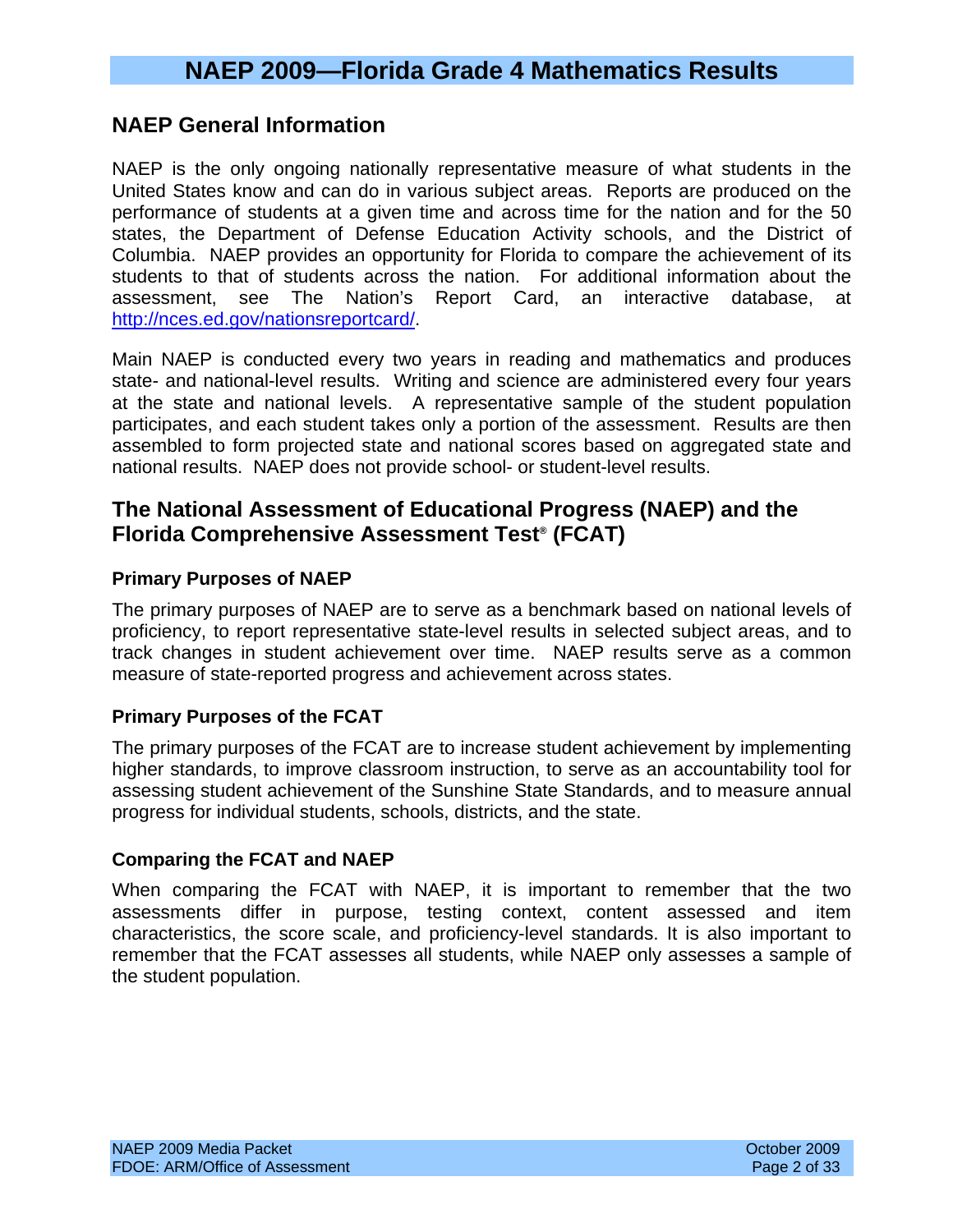## **Table of Contents**

| Florida Compared to the Nation, NAEP 2009                                  |  |
|----------------------------------------------------------------------------|--|
|                                                                            |  |
|                                                                            |  |
| Florida Compared to the Nation, NAEP 2003-2009                             |  |
|                                                                            |  |
|                                                                            |  |
| Florida Compared to the Nation, NAEP 2003-2009, by Race/Ethnicity          |  |
|                                                                            |  |
|                                                                            |  |
| Florida Compared to the Nation, NAEP 2003-2009, Students with Disabilities |  |
|                                                                            |  |
|                                                                            |  |
| Florida Compared to the Nation, NAEP 2003-2009, Free/Reduced-Price Lunch   |  |
|                                                                            |  |
|                                                                            |  |
| Florida Compared to the Nation, NAEP 2003-2009, English Language Learners  |  |
|                                                                            |  |
|                                                                            |  |
| <b>Comparison of FCAT and Florida NAEP Proficiency</b>                     |  |
|                                                                            |  |
|                                                                            |  |
|                                                                            |  |
|                                                                            |  |
|                                                                            |  |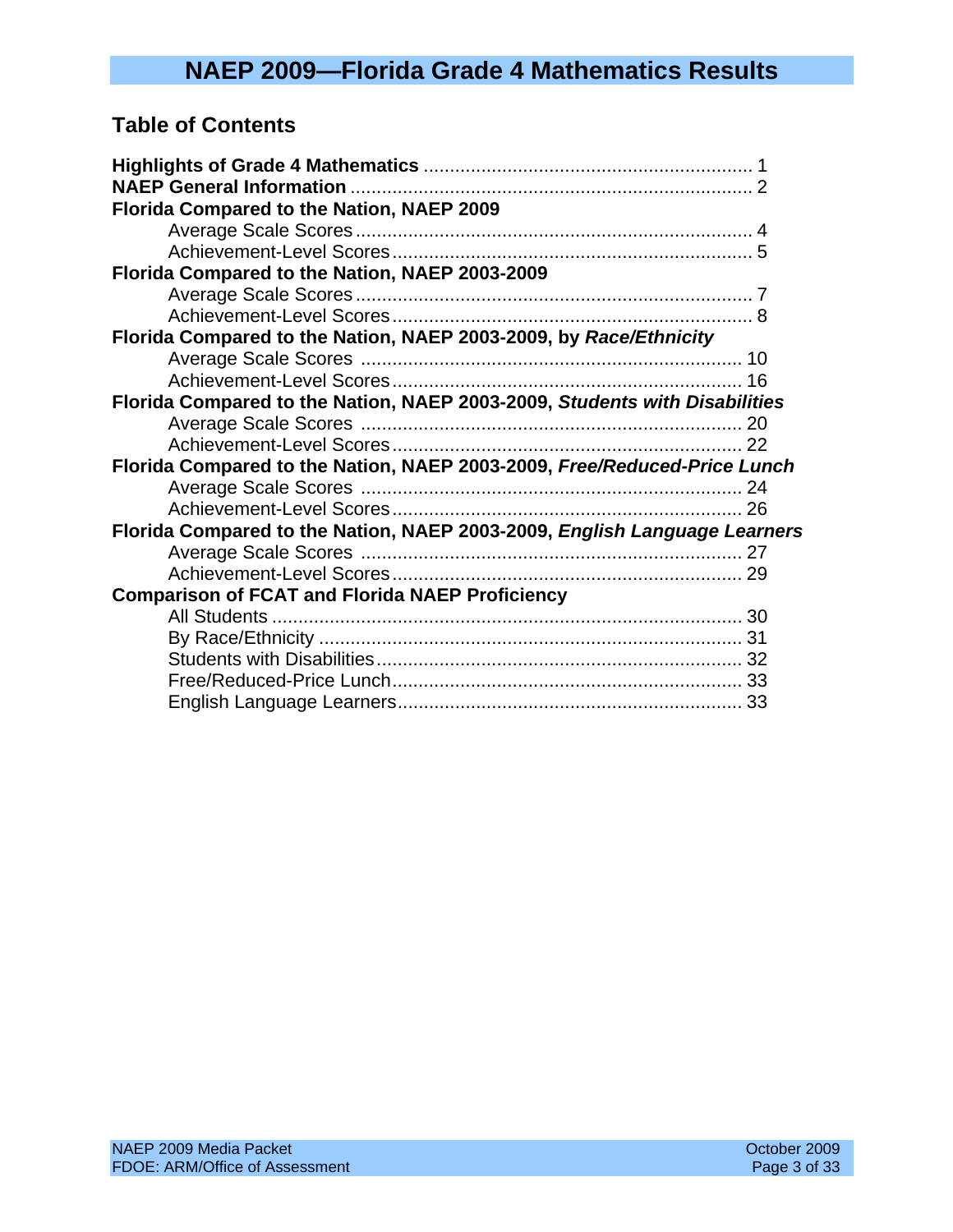**Florida and the Nation—Average Scale Scores NAEP 2009 Grade 4 Mathematics Demographic Groups Figure 1** 



### **Highlights**

- In 2009, Florida's grade 4 students had an average scale score in NAEP Mathematics that was significantly higher than that of their national counterparts.
- In 2009, the average scale scores of Florida's grade 4 White, African-American, and Hispanic students, students eligible for free/reduced-price lunch, students with disabilities (SD), and English language learners (ELLs) were significantly higher than those of their national counterparts.

### 2009 Florida-National Comparisons

- **>** Florida significantly higher than the nation's public schools
- **=** No significant difference between Florida and the nation's public schools
- **<** Florida significantly lower than the nation's public schools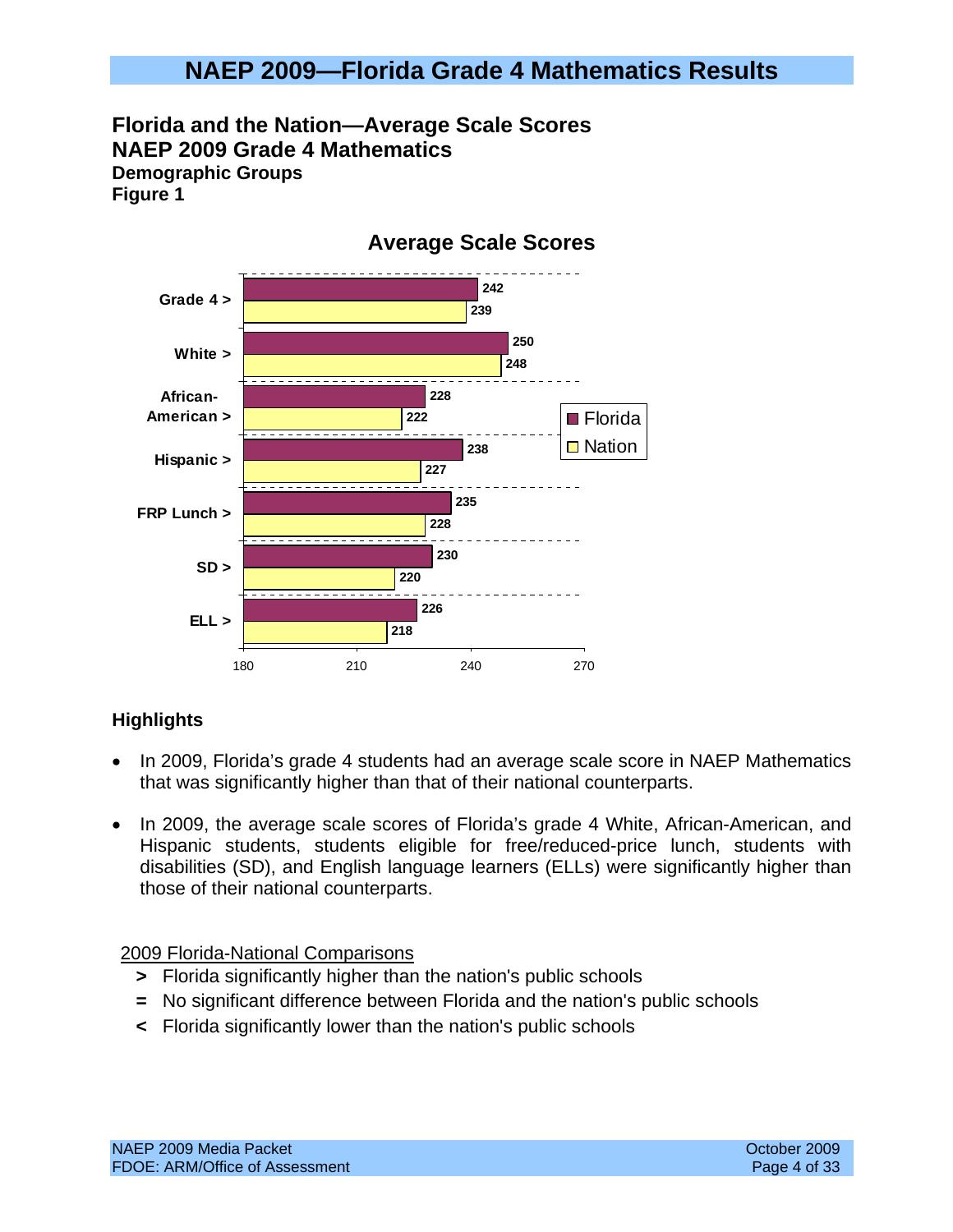## **Florida and the Nation—Achievement-Level Scores NAEP 2009 Grade 4 Mathematics Demographic Groups**

**Figure 2** 



### **Percent at or above** *Basic*

### **Highlights**

- In 2009, the percent of Florida's grade 4 students scoring at or above *Basic* on NAEP Mathematics was significantly higher than that of their national counterparts.
- In 2009, the percent of Florida's grade 4 White, African-American, and Hispanic students, students eligible for free/reduced-price lunch, students with disabilities (SD), and English language learners (ELLs) scoring at or above *Basic* was significantly higher than that of their national counterparts.

### 2009 Florida-National Comparisons

- **>** Florida significantly higher than the nation's public schools
- **=** No significant difference between Florida and the nation's public schools
- **<** Florida significantly lower than the nation's public schools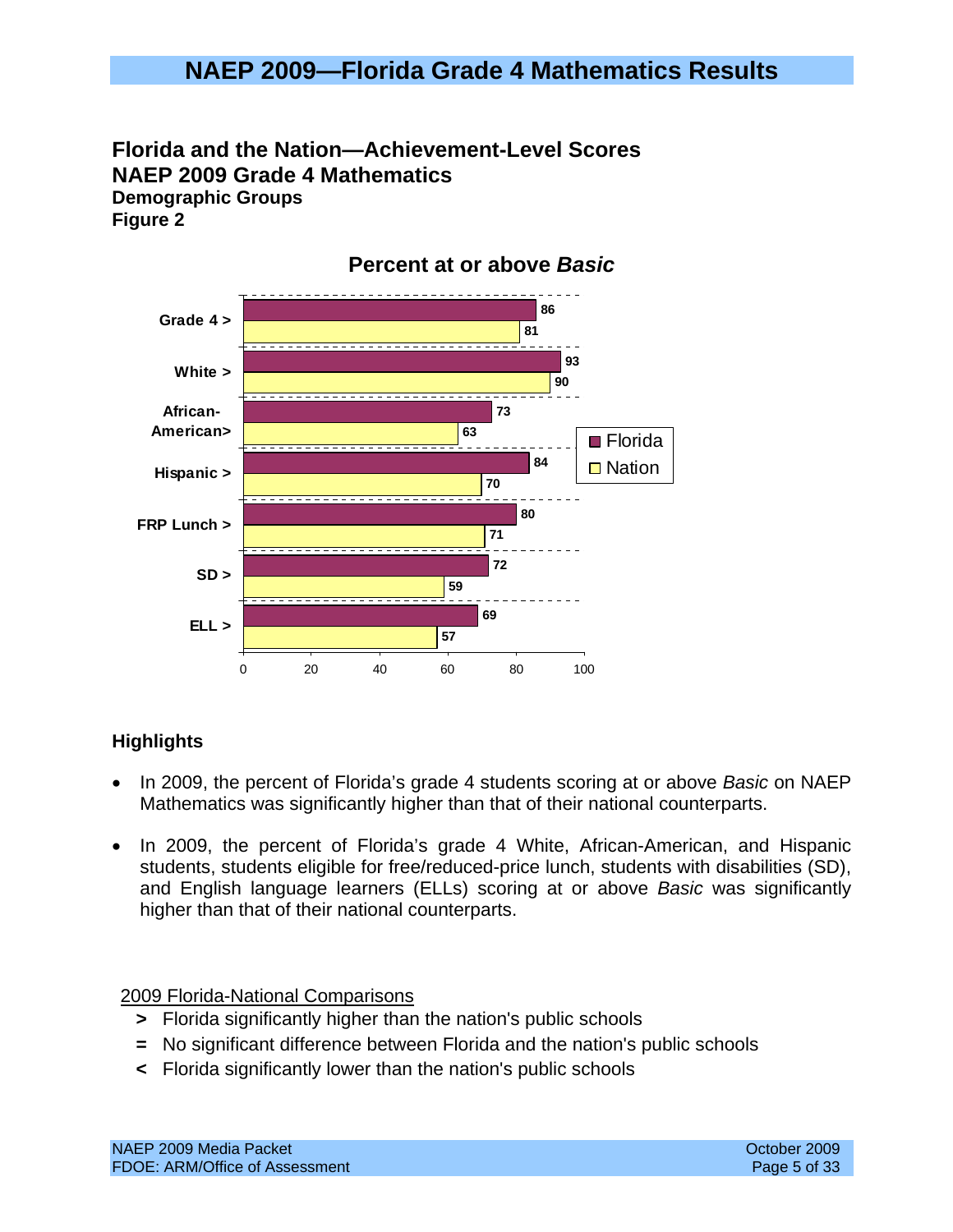**Florida and the Nation—Achievement-Level Scores NAEP 2009 Grade 4 Mathematics Demographic Groups Figure 3** 

#### **12 19 22 21 15 50 38 19 26 29 33 20 53 40** 0 10 20 30 40 50 60 **ELL > SD > FRP Lunch > Hispanic > African-American > White = Grade 4 = ■** Florida **□** Nation

### **Percent at or above** *Proficient*

### **Highlights**

- In 2009, the percent of Florida's and the nation's grade 4 students scoring at or above *Proficient* on NAEP Mathematics was statistically equivalent.
- In 2009, the percent of Florida's grade 4 African-American and Hispanic students, students eligible for free/reduced-price lunch, students with disabilities (SD), and English language learners (ELL) scoring at or above *Proficient* was significantly higher than that of their national counterparts**.**
- In 2009, the percent of Florida's grade 4 White students scoring at or above *Proficient* was statistically equal to that of their national counterparts.<sup>\*</sup>

### 2009 Florida-National Comparisons

- **>** Florida significantly higher than the nation's public schools
- **=** No significant difference between Florida and the nation's public schools
- **<** Florida significantly lower than the nation's public schools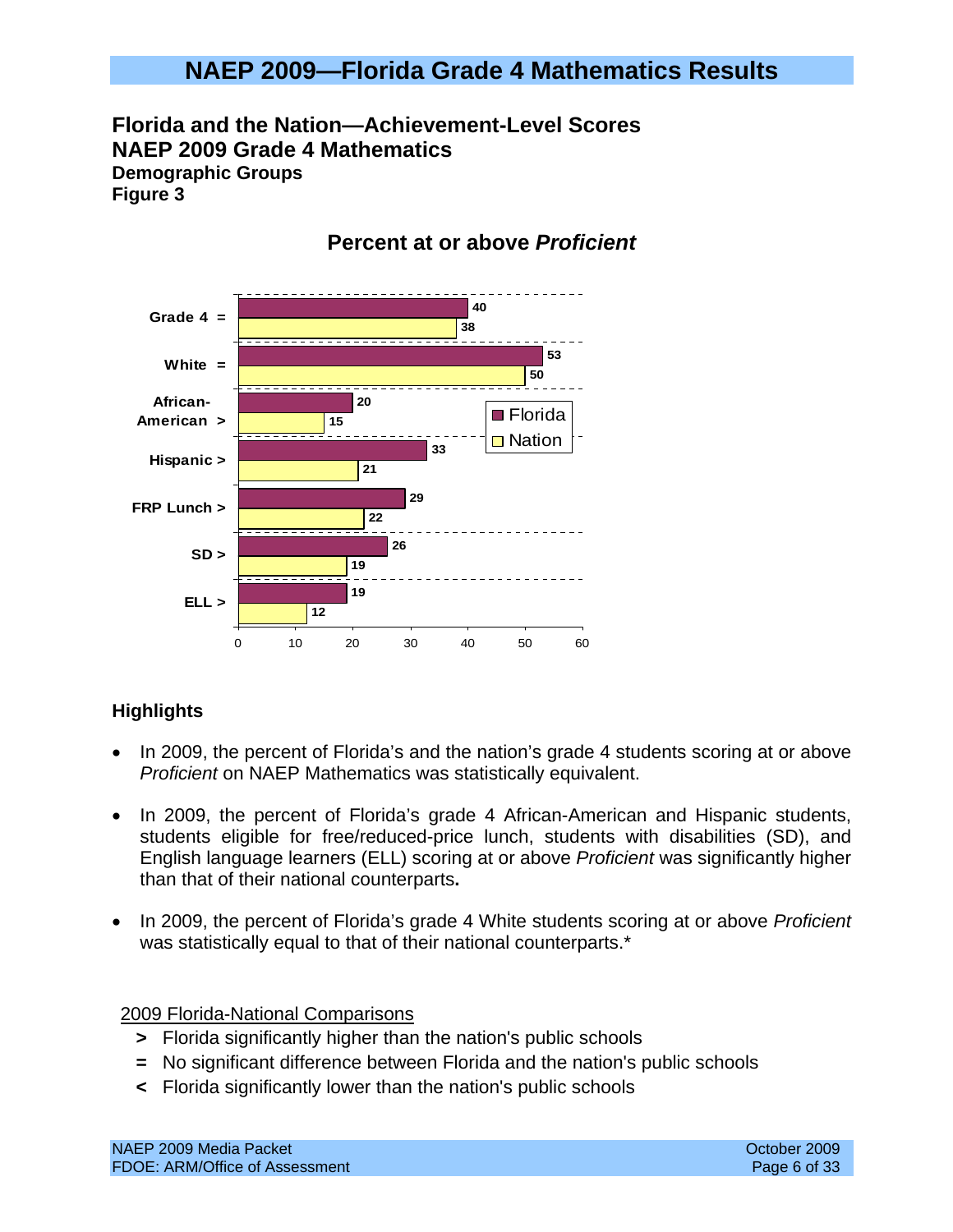### **NAEP Grade 4 Mathematics Average Scale Scores**

Florida and the Nation, 2003 to 2009

### **Figure 4 All Students**



- Florida's NAEP 2009 Grade 4 Mathematics average scale score (242) was significantly higher than in 2003 (234) and 2005 (239).
- Florida's NAEP 2009 Grade 4 Mathematics average scale score was significantly higher than the nation's (242 vs. 239). This was also the case in 2005 (239 vs. 237) and 2007 (242 vs. 239).
- Between 2003 and 2009, Florida moved from scoring at the national average to 3 points above the national average.
- The gain in the average scale score of Florida's grade 4 students in NAEP Mathematics between 2003 and 2009 was significantly greater than the nation's gain (8 vs. 5 points).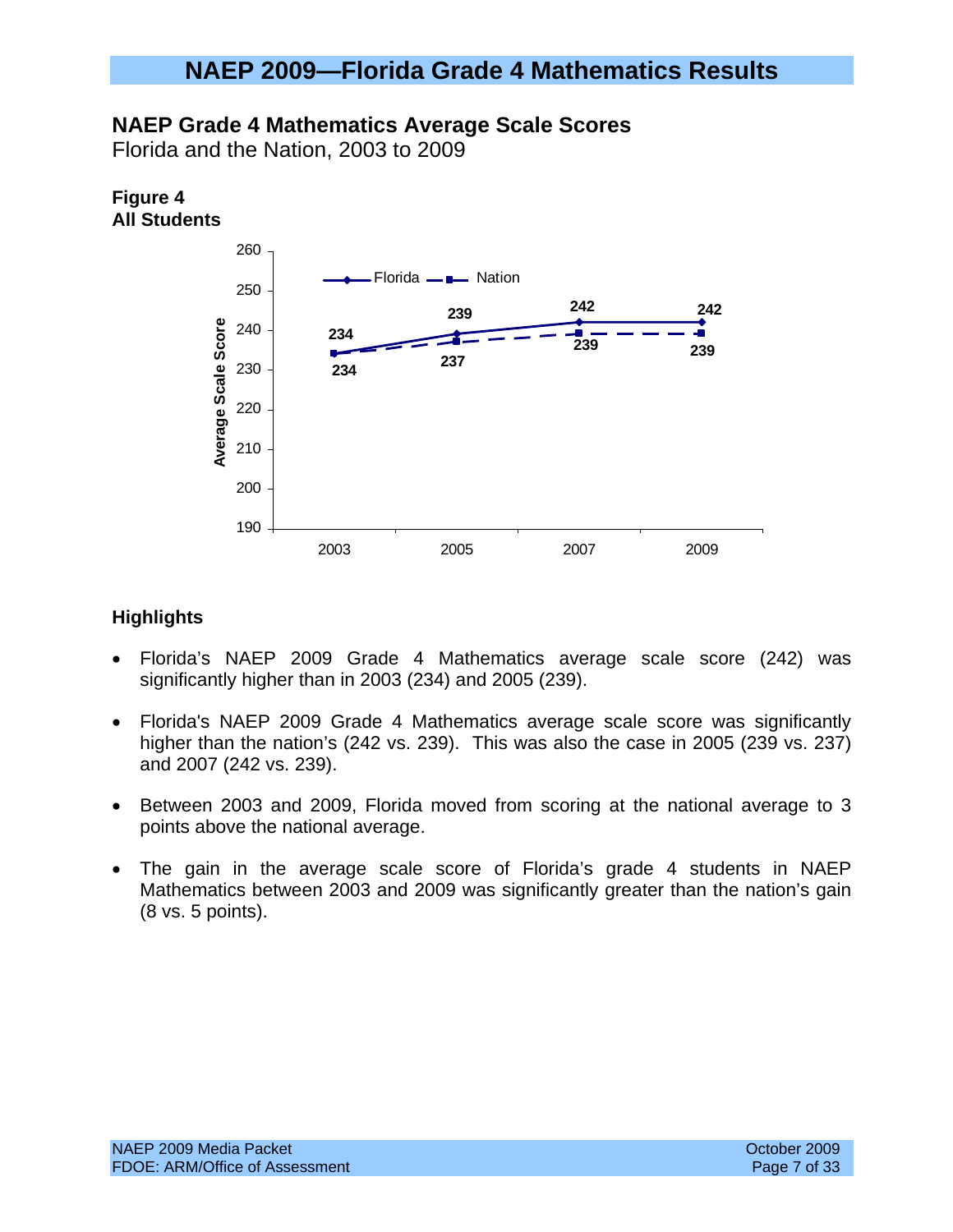### **NAEP Grade 4 Mathematics Percentage of Students Performing at or above the**  *Basic* **and** *Proficient* **Achievement Levels**  Florida and the Nation, 2003 to 2009

### **Figure 5 All Students**



- Florida's NAEP 2009 Grade 4 Mathematics percent of students at or above *Basic* (86) was higher than in 2003 (76) and 2005 (82).
- Florida's NAEP 2009 Grade 4 Mathematics percent of students at or above *Proficient* (40) was higher than in 2003 (31) and 2005 (37).
- The gain in the percent of Florida's grade 4 students performing at or above *Basic* on the NAEP Mathematics assessment between 2003 and 2009 was greater than the nation's gain (10- vs. 5-percentage points).
- The gain in the percent of Florida's grade 4 students performing at or above *Proficient* between 2003 and 2009 was similar to the nation's gain (9- vs. 7-percentage points).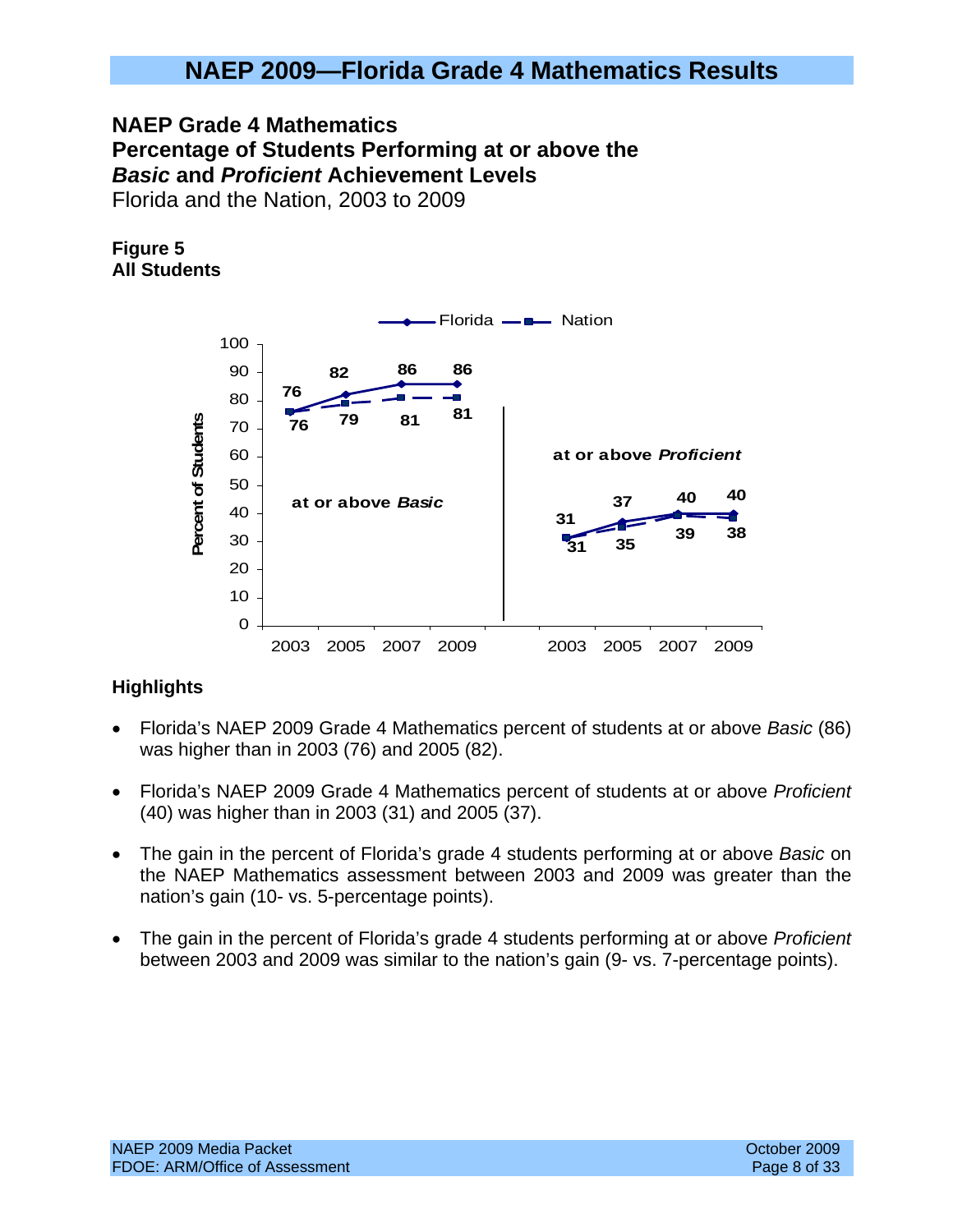### **NAEP 2009 Grade 4 Mathematics Average Scale Scores**

Florida's National Standing

### **Figure 6**



SOURCE: U.S. Department of Education, Institute of Education Sciences, National Center for Education Statistics, National Assessment of Educational Progress (NAEP), 2009 Mathematics Assessments.

#### Florida's NAEP 2009 Grade 4 Mathematics average scale score (242) was

- **higher than the nation and the following 22 states:**  Delaware, Kentucky, Rhode Island, Nebraska, Illinois, Oregon, Arkansas, Alaska, Oklahoma, Michigan, Georgia, Hawaii, South Carolina, Nevada, West Virginia, Tennessee, California, New Mexico, Arizona, Louisiana, Alabama, and Mississippi.**\***
- **not significantly different from the following 20 states:**  Connecticut, Maine, Montana, Maryland, North Carolina, Ohio, Pennsylvania, Wisconsin, Colorado, Virginia, Indiana, Iowa, Washington, South Dakota, Wyoming, *Florida,* Idaho, Missouri, New York, Texas, and Utah.**\***
- **lower than the following 7 states:**  Massachusetts, New Hampshire, Minnesota, Vermont, New Jersey, Kansas, and North Dakota.**\***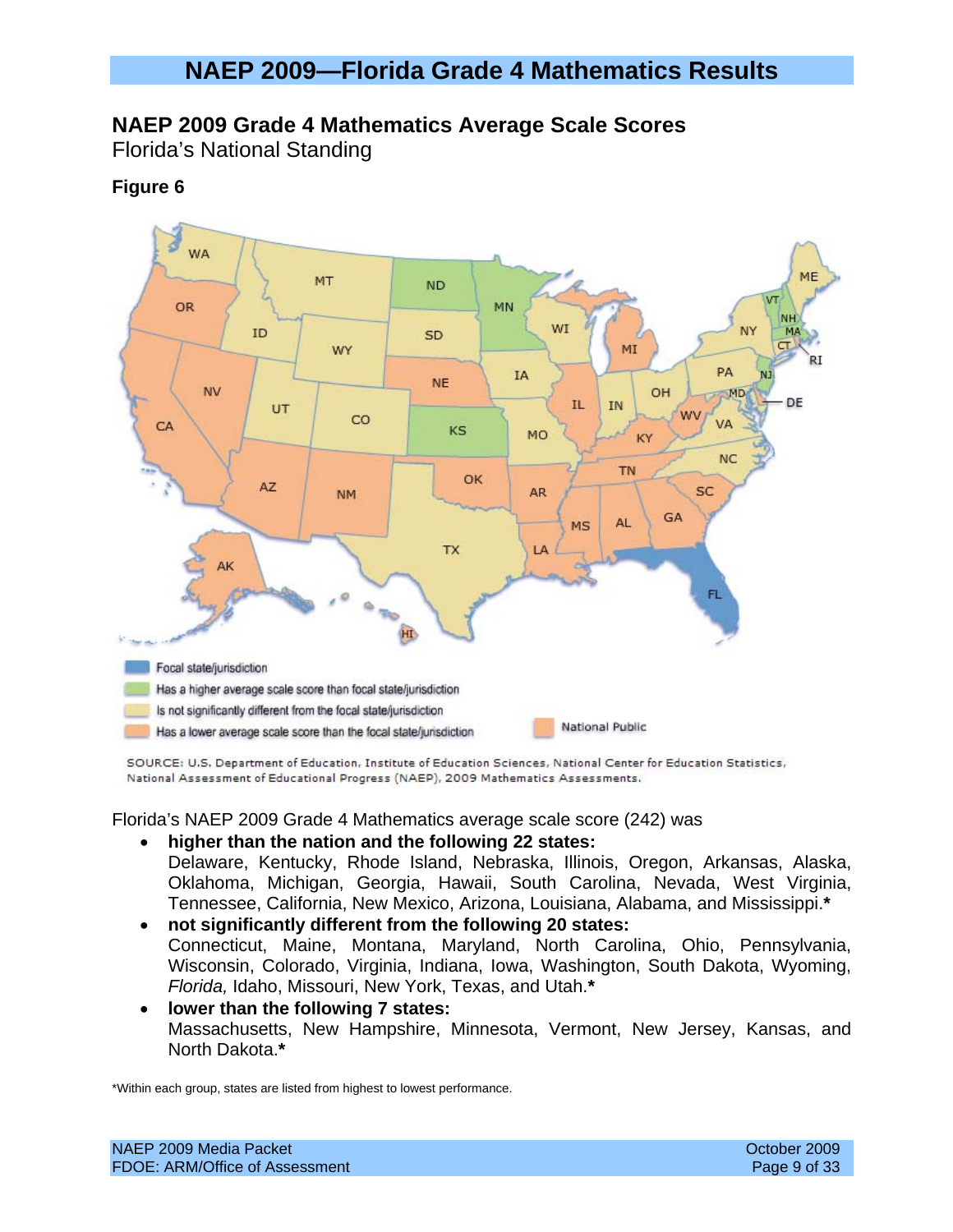## **NAEP Grade 4 Mathematics Average Scale Scores Florida and the Nation, 2003 to 2009 by** *Race/Ethnicity*

Schools report the racial/ethnic subgroups that best describe the students eligible to be assessed. The six mutually-exclusive categories are White, African-American, Hispanic, Asian/Pacific Islander, American-Indian/Alaskan-Native, and Unclassified. Florida has reportable (sufficient size) populations in the White, African-American, and Hispanic racial/ethnic groups.

### **Percent of States Florida Outperformed by** *Race/Ethnicity* **Based on Average Scale Scores, 2003 to 2009**



**Figure 7** 

- The average scale score of Florida's White students on NAEP 2009 Grade 4 Mathematics was higher than the average of 76 percent of the other 49 states with White student populations of sufficient size to be reported.
- The average scale score of Florida's African-American students on NAEP 2009 Grade 4 Mathematics was higher than the average of 86 percent of the other 43 states with African-American student populations of sufficient size to be reported.
- The average scale score of Florida's Hispanic students on NAEP 2009 Grade 4 Mathematics was higher than the average of 96 percent of the other 44 states with Hispanic student populations of sufficient size to be reported.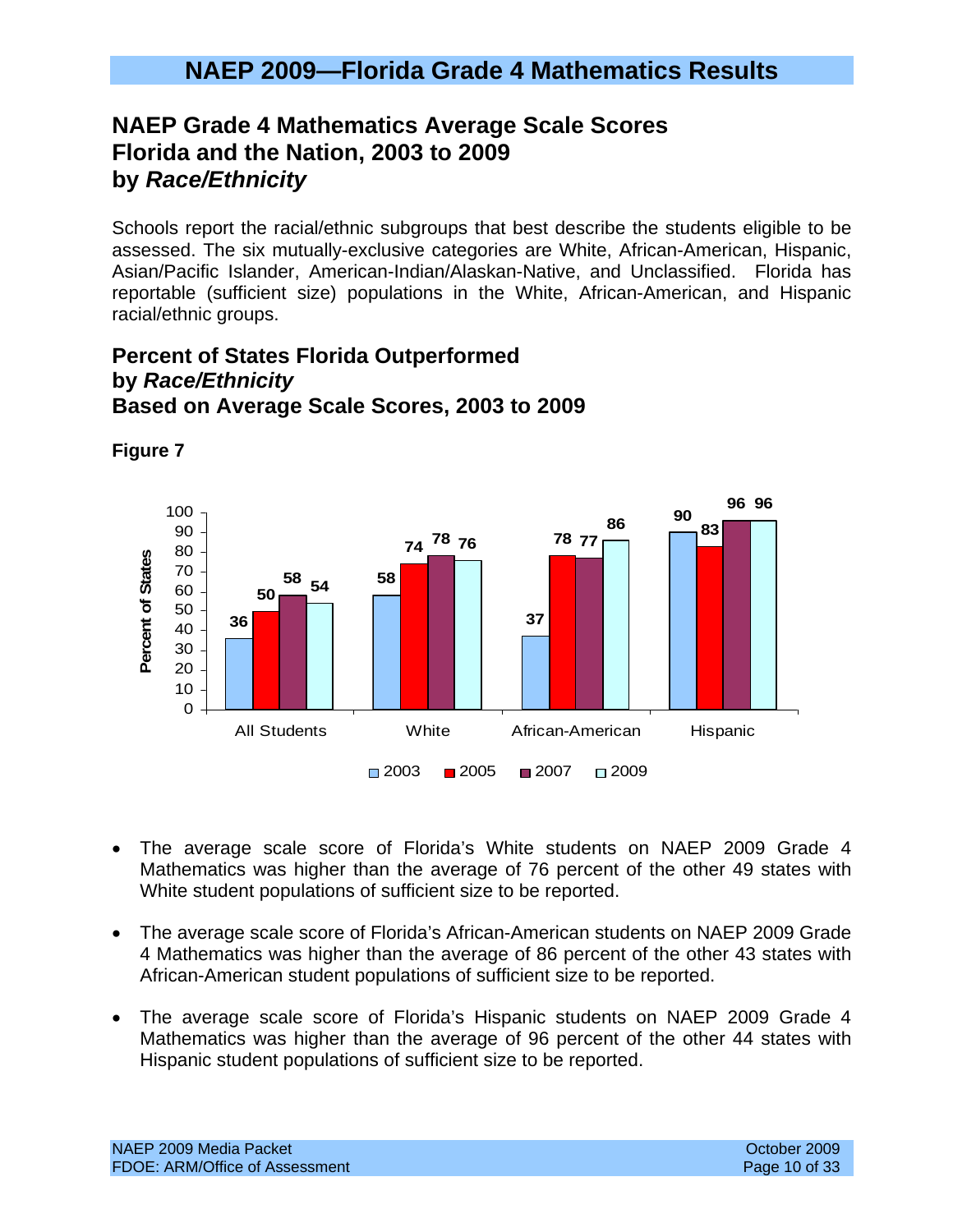### **Gap in Average Scale Scores by** *Race/Ethnicity*

Florida and the Nation, 2003 to 2009

#### **Figure 8**

*White* and *African-American* Students



- Between 2007 and 2009, neither Florida nor the nation increased the NAEP Grade 4 Mathematics average scale scores of their White and African-American students.
- Between 2003 and 2009, Florida's grade 4 African-American students had a greater gain than the nation's African-American students (13 vs. 6 points).
- Both Florida's and the nation's White and African-American students increased their NAEP Grade 4 Mathematics average scale scores between 2003 and 2009.
- Both Florida's grade 4 White and African-American students improved from scoring at the national average in 2003 to scoring above the national average in 2009 for their respective groups.
- The Florida grade 4 White/African-American scale score gap was 28 points in 2003, 23 points in 2005, 25 points in 2007, and 22 points in 2009. The 6-point decrease in the gap from 2003 to 2009 represents a significant narrowing of the gap.
- There was no statistical difference in the gap between Florida's grade 4 White and African-American students and the nation's White and African-American students between 2003 and 2009.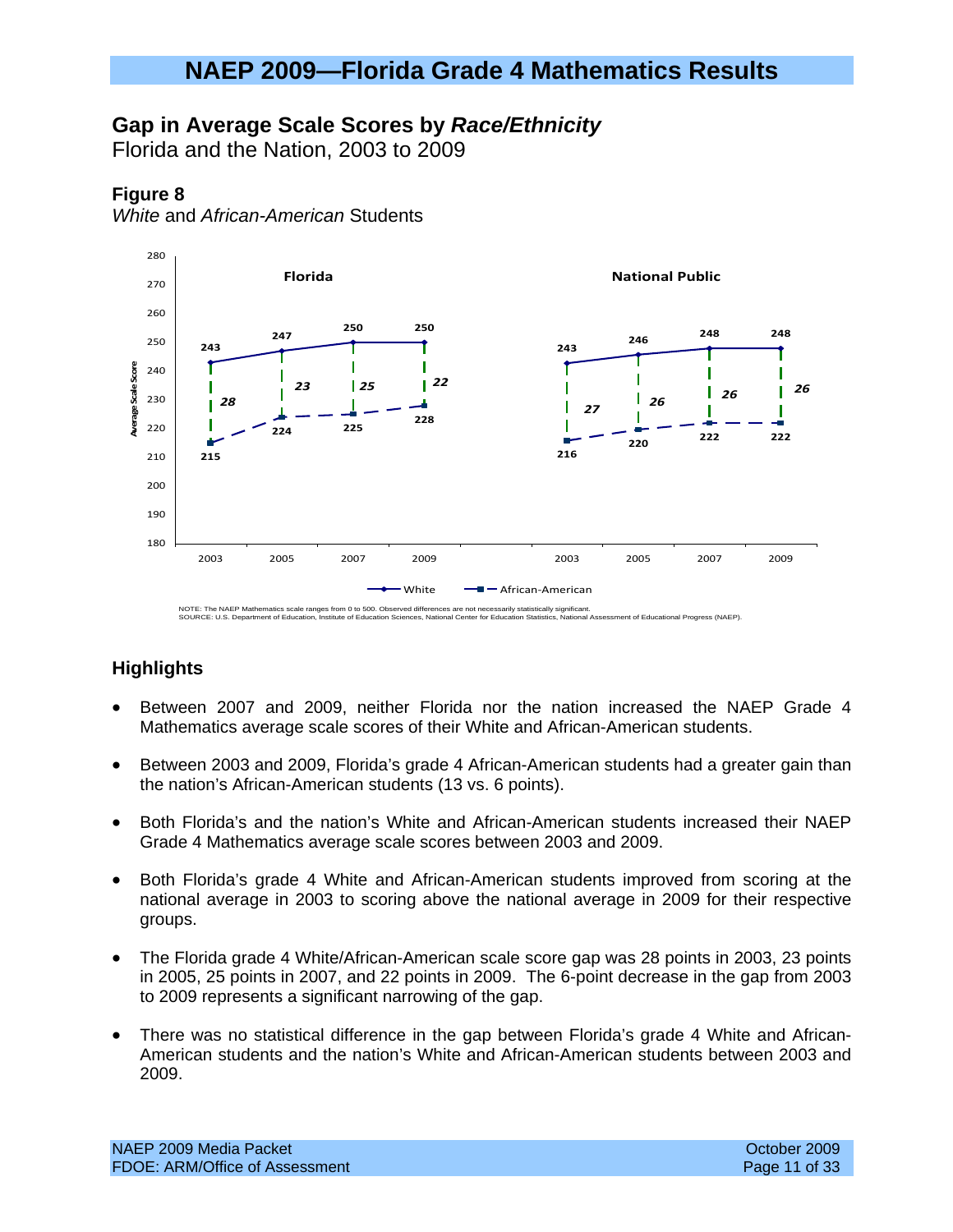### **Gap in Average Scale Scores by** *Race/Ethnicity* (continued)

Florida and the Nation, 2003 to 2009

### **Figure 9**

*White* and *Hispanic* Students



NOTE: The NAEP Mathematics scale ranges from 0 to 500. Observed differences are not necessarily statistically significant. SOURCE: U.S. Department of Education, Institute of Education Sciences, National Center for Education Statistics, National Assessment of Educational Progress (NAEP).

- Between 2007 and 2009, neither Florida nor the nation increased the NAEP Grade 4 Mathematics average scale scores of their White and Hispanic students.
- Florida's Hispanic students outperformed the nation's Hispanic students in 2003, 2005, 2007, and 2009 on NAEP Grade 4 Mathematics.
- Both Florida's and the nation's White and Hispanic students increased their average scale scores between 2003 and 2009 on NAEP Grade 4 Mathematics.
- The Florida White/Hispanic gap was 11 points in 2003 and 12 points in 2009 on NAEP Grade 4 Mathematics. The 1- point change in the gap between 2003 and 2009 was not statistically significant.
- The gap between Florida's White and Hispanic students continues to be significantly smaller than the gap between the nation's White and Hispanic students on NAEP Grade 4 Mathematics.
- Neither Florida nor the nation narrowed the gap between their White and Hispanic students between 2003 and 2009 on NAEP Grade 4 Mathematics.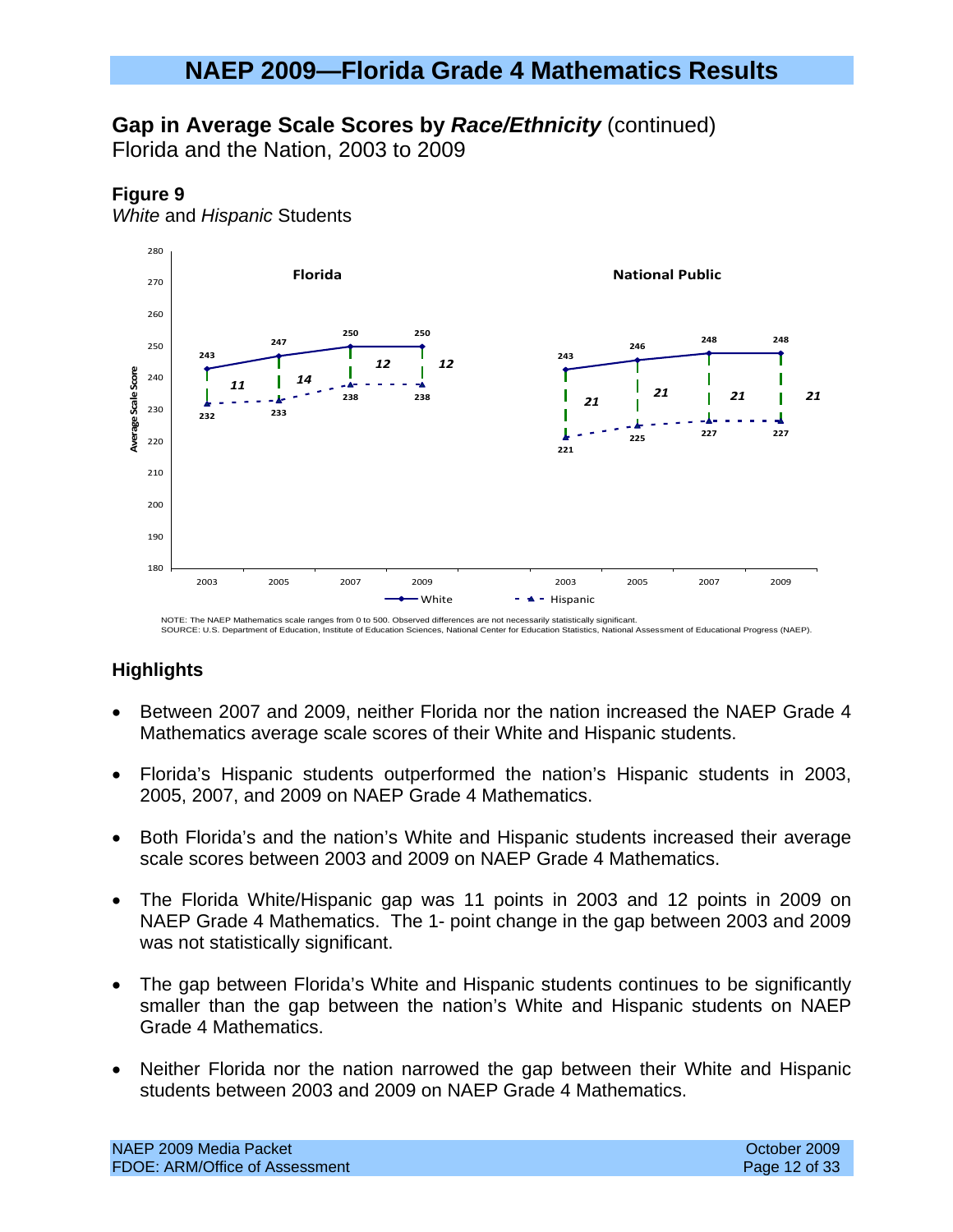### **NAEP 2009 Grade 4 Mathematics Average Scale Scores**

Florida's *White* Students, National Standing

### **Figure 10**



National Assessment of Educational Progress (NAEP), 2009 Mathematics Assessments.

In 2009, Florida ranked  $12<sup>th</sup>$  in the nation in NAEP Grade 4 Mathematics average scale scores for White students. Florida's White average scale score of 250 was

• **higher than the following 26 states:** 

Washington, Montana, Indiana, South Dakota, Rhode Island, Utah, Arkansas, Nevada, South Carolina, New Mexico, Iowa, Maine, Nebraska, Missouri, Wyoming, Idaho, Michigan, Arizona, Oregon, Oklahoma, Kentucky, Mississippi, Louisiana, Tennessee, Alabama, and West Virginia.\*

- **not significantly different from the nation and the following 18 states:**  Texas, Connecticut, New Hampshire, Colorado, Kansas, Virginia, *Florida,*  Wisconsin, Pennsylvania, Ohio, Alaska, Delaware, Illinois, Vermont, North Dakota, New York, California, Georgia, and Hawaii.\*
- **lower than the following 5 states:**  Massachusetts, New Jersey, Minnesota, Maryland, and North Carolina.\*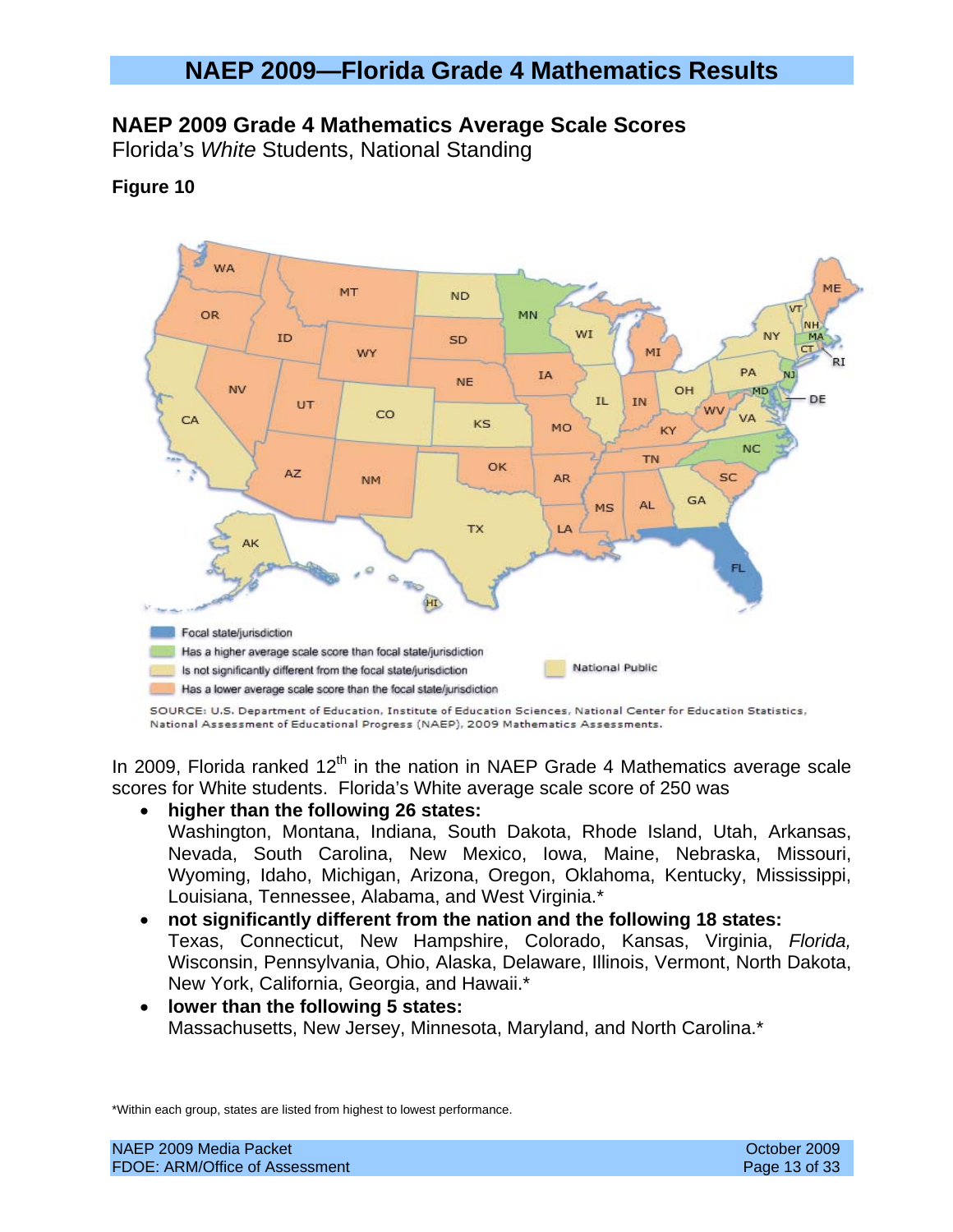### **NAEP 2009 Grade 4 Mathematics Average Scale Scores**

Florida's *African-American* Students, National Standing

**Figure 11** 



#### National Assessment of Educational Progress (NAEP), 2009 Mathematics Assessments.

In 2009, Florida ranked  $6<sup>th</sup>$  in the nation in NAEP Grade 4 Mathematics average scale scores for African-American students. Florida's African-American average scale score of 228 was

#### • **higher than the following 16 states:**

Ohio, Georgia, Rhode Island, South Carolina, Kentucky, Nevada, Louisiana, California, Arkansas, Wisconsin, Illinois, Mississippi, Tennessee, Nebraska, Michigan, and Alabama.\*

#### • **not significantly different from the nation and the following 26 states:**

Hawaii, Texas, Maine, New Jersey, *Florida,* Maryland, Washington, Minnesota, North Carolina, Delaware, Iowa, Alaska, New York, West Virginia, Virginia, New Mexico, Colorado, South Dakota, Kansas, Oregon, Pennsylvania, Indiana, Oklahoma, Connecticut, Arizona, Missouri, and Utah.\*

• **lower than the following state:**  Massachusetts.\*

The sample size in the following 6 states was not large enough to permit a reliable estimate: Idaho, Montana, New Hampshire, North Dakota, Vermont, and Wyoming.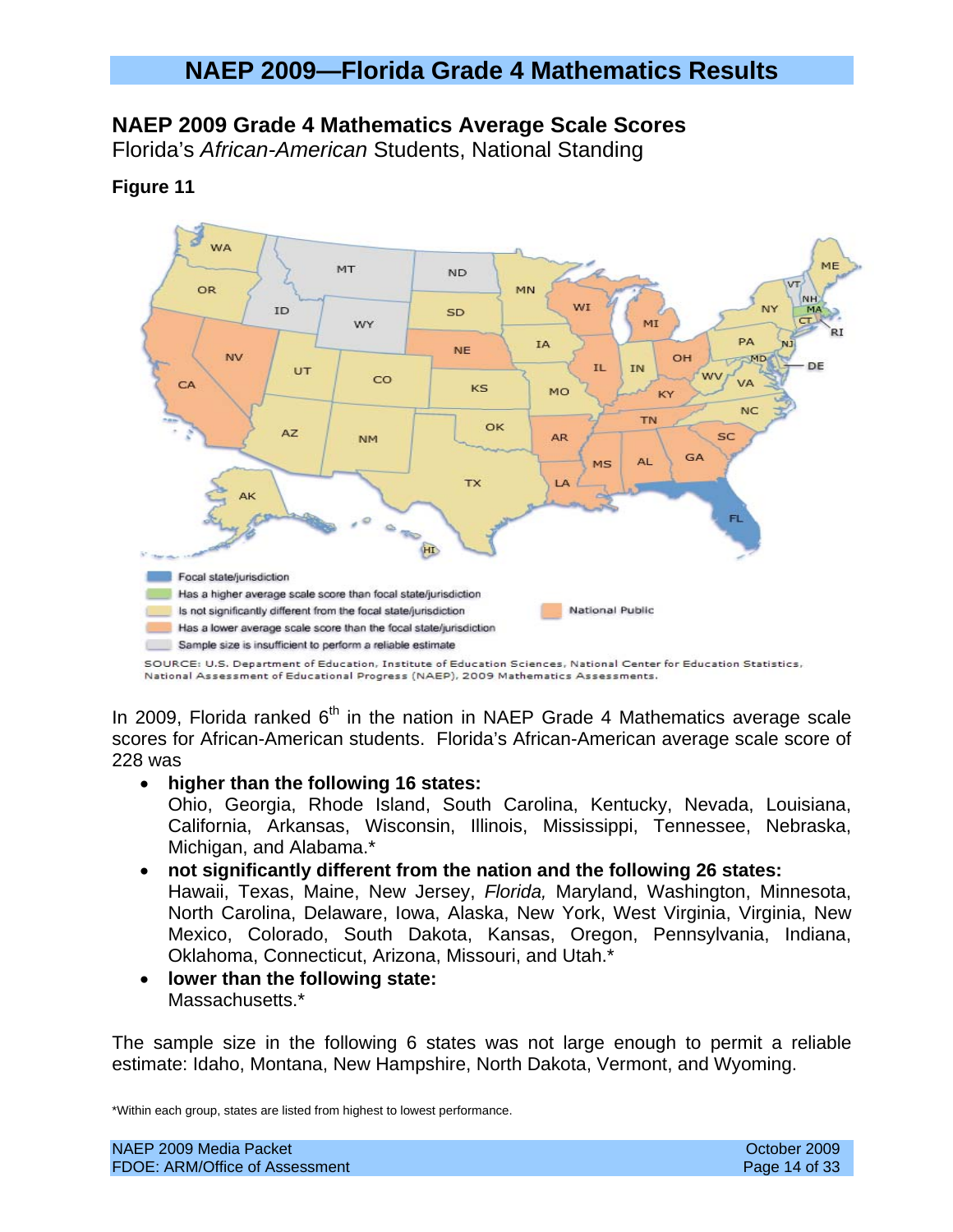### **NAEP 2009 Grade 4 Mathematics Average Scale Scores**

Florida's *Hispanic* Students, National Standing



#### **Figure 12**

SOURCE: U.S. Department of Education, Institute of Education Sciences, National Center for Education Statistics, National Assessment of Educational Progress (NAEP), 2009 Mathematics Assessments.

In 2009, Florida ranked  $2^{nd}$  in the nation in NAEP Grade 4 Mathematics average scale scores of Hispanic students. Florida's Hispanic average scale score of 238 was

• **higher than the nation and the following 30 states:**  Texas, Massachusetts, Alaska, New Jersey, Georgia, Delaware, Wyoming, New York, Indiana, Oklahoma, Colorado, Wisconsin, Kentucky, Illinois, Pennsylvania, Michigan, Connecticut, Washington, Nevada, Tennessee, Idaho, New Mexico,

Nebraska, Iowa, Oregon, Arizona, Alabama, California, Utah, and Rhode Island.\*

- **not significantly different from the following 14 states:**  Montana, *Florida,* Maryland, Missouri, North Carolina, New Hampshire, Virginia, Arkansas, Kansas, South Dakota, Ohio, South Carolina, Minnesota, Louisiana, and Hawaii.\*
- **lower than no state.**

The sample size in the following 5 states was not large enough to permit a reliable estimate: Maine, Mississippi, North Dakota, Vermont, and West Virginia.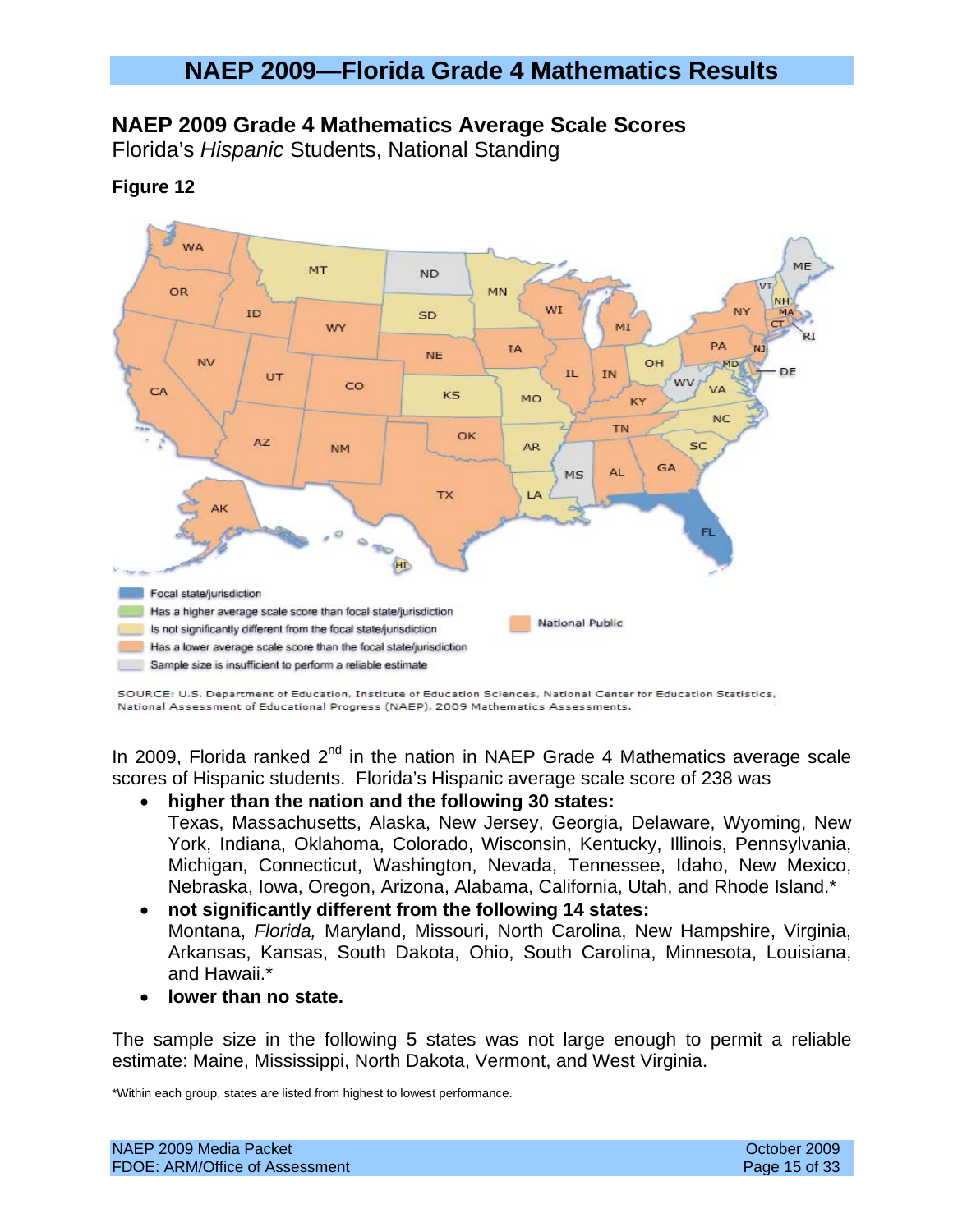### **Gap in Percentage of Students Performing at or above** *Basic* **by** *Race/Ethnicity*

Florida and the Nation, 2003 to 2009

### **Figure 13**

*White* and *African-American* Students



- Between 2003 and 2009, the percent of White and African-American students scoring at or above *Basic* on NAEP Grade 4 Mathematics increased for both Florida and the nation.
- In 2005, 2007, and 2009, the percent of Florida's African-American students scoring at or above *Basic* on NAEP Grade 4 Mathematics exceeded that of the nation.
- The percent of Florida's White and African-American students scoring at or above *Basic* on NAEP Grade 4 Mathematics improved from at the national average in 2003 to above the national average in 2009.
- The gap in the percent of Florida's White and African-American students performing at or above *Basic* on NAEP Grade 4 Mathematics was 35-percentage points in 2003, 24-percentage points in 2005, 23-percentage points in 2007, and 20-percentage points in 2009.
- The 15-percentage point decrease in the gap between 2003 and 2009 represents a significant narrowing of the gap. This improvement shows an increase in performance for both groups, while the scores of Florida's African-American students increased at a higher rate, thus narrowing the gap between the two groups.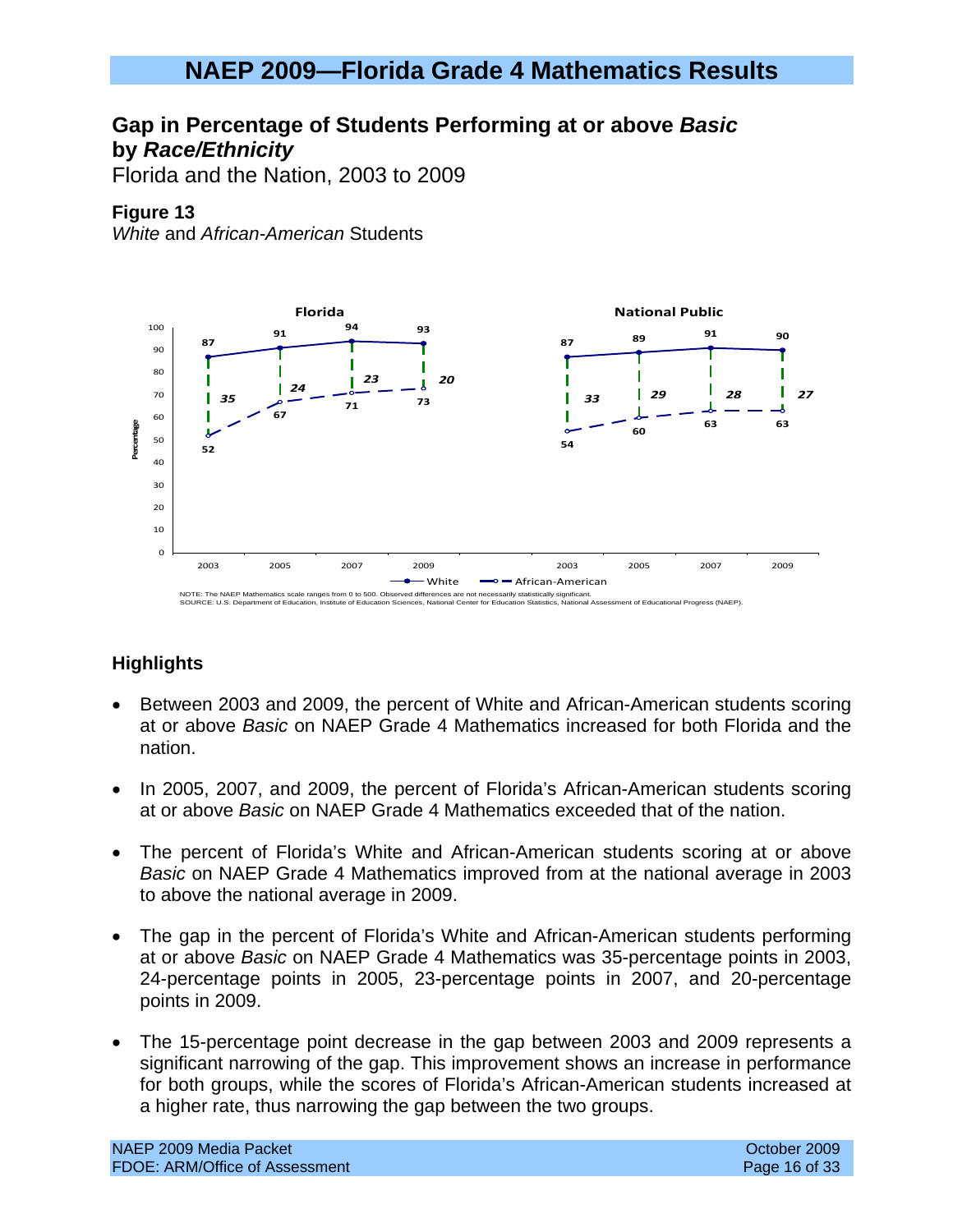### **Gap in Percentage of Students Performing at or above** *Basic*

**by** *Race/Ethnicity* (continued)

Florida and the Nation, 2003 to 2009

### **Figure 14**

*White* and *Hispanic* Students



- Between 2003 and 2009, the percent of White and Hispanic students scoring at or above *Basic* on NAEP Grade 4 Mathematics increased for both Florida and the nation.
- The percent of Florida's Hispanic students scoring at or above *Basic* on NAEP Grade 4 Mathematics was greater than that of the nation's Hispanic students in 2003, 2005, 2007, and 2009.
- The gap in the percent of Florida's White and Hispanic students performing at or above *Basic* on NAEP Grade 4 Mathematics continues to be significantly smaller than the gap between the nation's White and Hispanic students.
- The nation significantly narrowed the gap between its White and Hispanic students between 2003 and 2009. Florida's narrowing of the gap was not statistically significant due to the size of the NAEP sample for this subgroup in these years.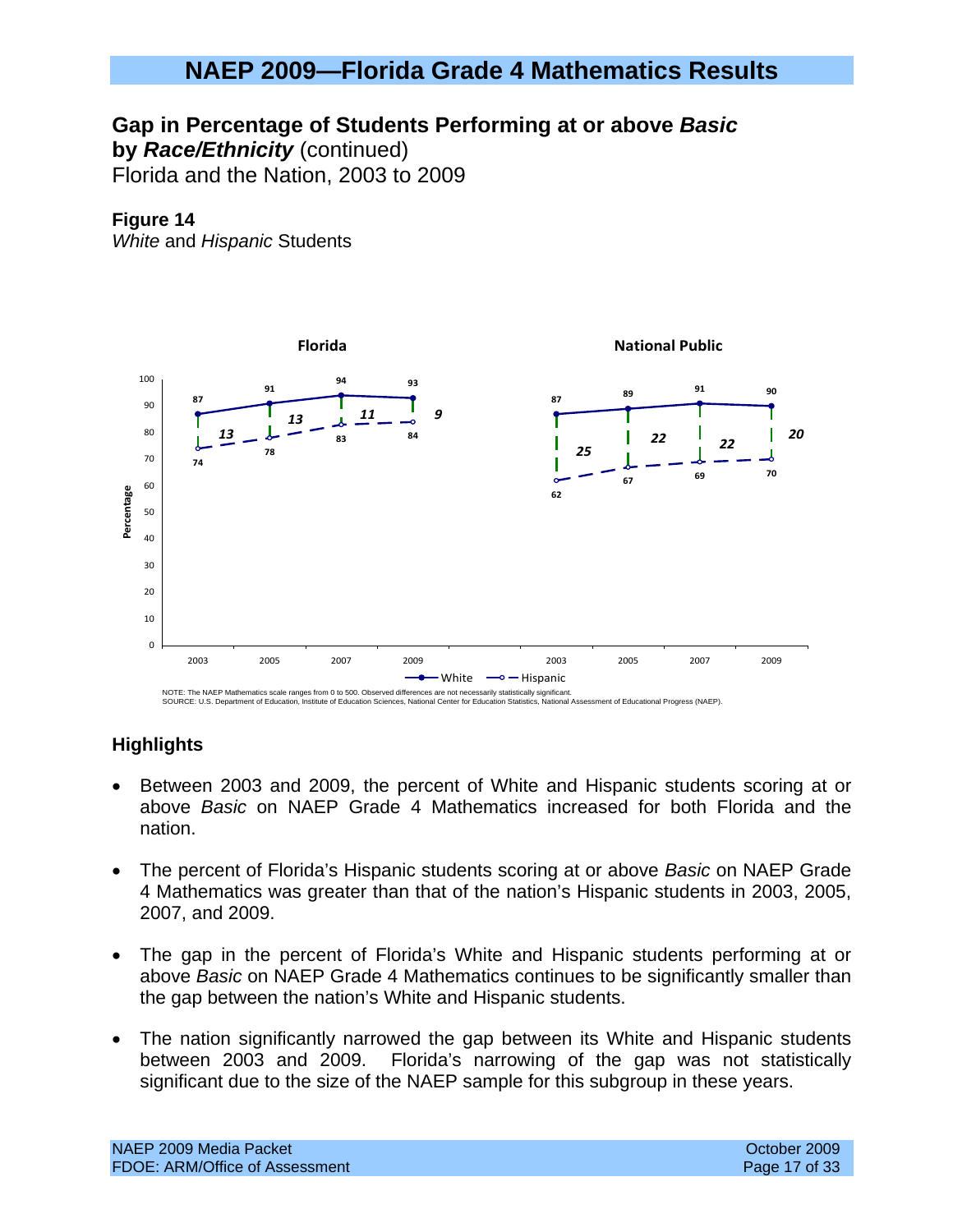### **Gap in Percentage of Students Performing at or above** *Proficient* **by** *Race/Ethnicity*

Florida and the Nation, 2003 to 2009

### **Figure 15**

*White* and *African-American* Students



- Between 2003 and 2009, the percent of White and African-American students scoring at or above *Proficient* on NAEP Grade 4 Mathematics increased for both Florida and the nation.
- Between 2003 and 2009, the percent of Florida's African-American students scoring at or above *Proficient* on NAEP Grade 4 Mathematics improved from at the national average to above the national average.
- The gap in the percent of Florida's White and African-American students performing at or above *Proficient* on NAEP Grade 4 Mathematics was 35-percentage points in 2003, 33-percentage points in 2005, 39-percentage points in 2007, and 33 percentage points in 2009. The gap did not narrow significantly between 2003 and 2009.
- There is no statistical difference between Florida's White and African-American performance gap and that of the nation.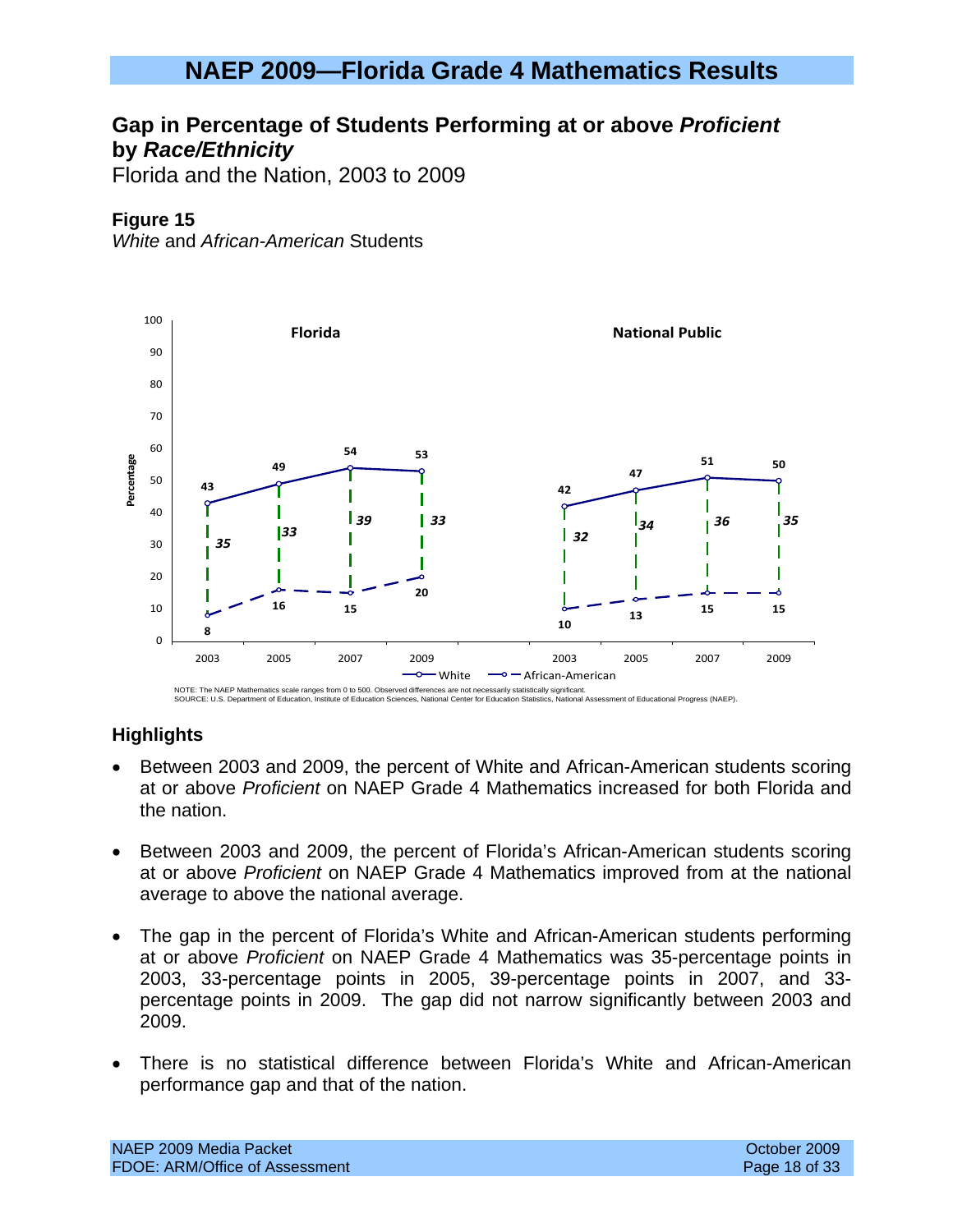### **Gap in Percentage of Students Performing at or above** *Proficient*

**by** *Race/Ethnicity* (continued)

Florida and the Nation, 2003 to 2009

### **Figure 16**

*White* and *Hispanic* Students



- Between 2003 and 2009, the percent of White and Hispanic students scoring at or above *Proficient* on NAEP Grade 4 Mathematics increased for both Florida and the nation.
- In 2009, the percent of Florida's Hispanic students scoring at or above *Proficient* on NAEP Grade 4 Mathematics continued to exceed the national average.
- The gap in the percentage of Florida's White and Hispanic students performing at or above *Proficient* on NAEP Grade 4 Mathematics was 16-percentage points in 2003, 21-percentage points in both 2005 and 2007, and 20-percentage points in 2009.
- From 2003 to 2009, Florida's closing of the gap in the percentage scoring at or above *Proficient* on NAEP Grade 4 Mathematics, between White and Hispanic students, was not statistically significant due to the size of the NAEP sample for this subgroup in these years. During this same time period, the nation's gap widened.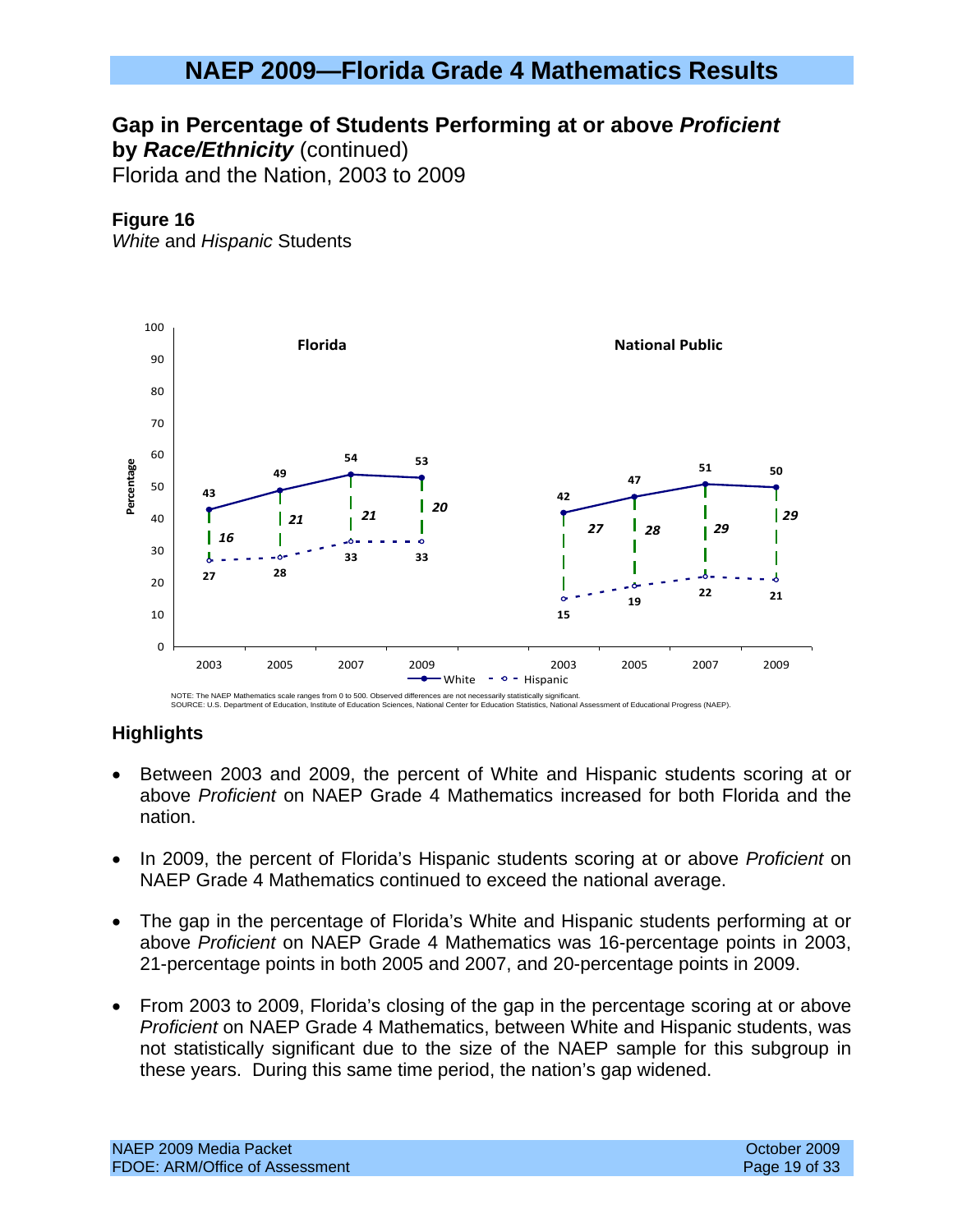## **NAEP Grade 4 Mathematics Florida and the Nation, 2003 to 2009**  *Students with Disabilities*

School staff make the decision about whether to include a student with disabilities in a NAEP assessment and which accommodations, if any, the student should receive. The NAEP program furnishes tools to assist school personnel in making that decision. Inclusion in NAEP is encouraged if the student participates in the regular state assessment and if the student can participate in NAEP in a meaningful way with the accommodations NAEP allows. Because percentages of students excluded from NAEP may vary considerably across states and within a state across years, comparisons of results across and within states should be interpreted with caution.

### **Scale Scores**

Florida and the Nation, 2003 to 2009 *Students with Disabilities* 

#### **Figure 17**

*Students with Disabilities* – Average Scale Scores



the average scale score of Florida's students with disabilities improved significantly. This improvement was greater than that of the nation's students with disabilities (a 16- vs. 6-point gain).

• Between 2007 and 2009, Florida was one of only 4 states whose students with disabilities had a significant increase in its average scale score.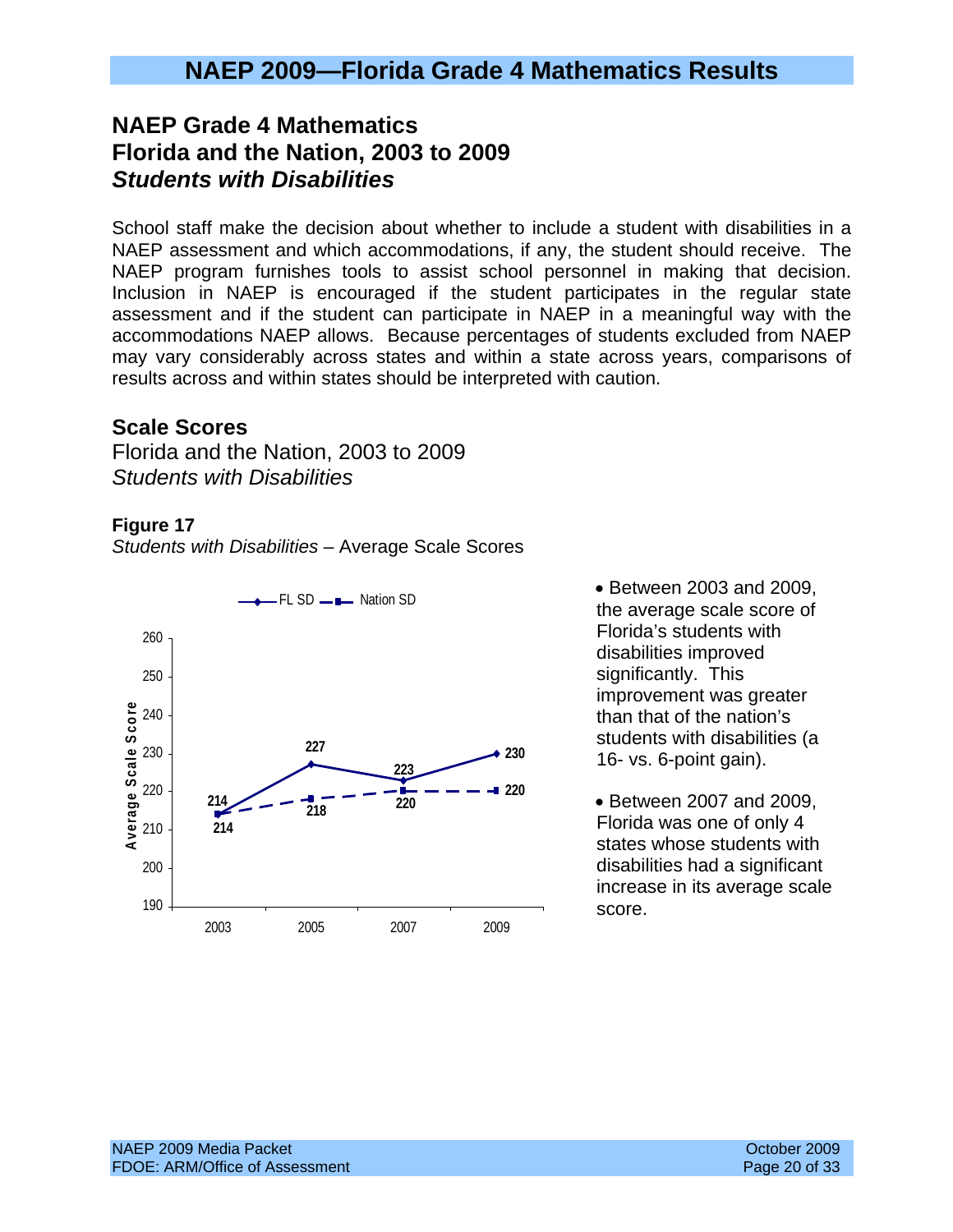### **NAEP 2009 Grade 4 Mathematics Average Scale Scores**

Florida's *Students with Disabilities*, National Standing



#### **Figure 18**

SOURCE: U.S. Department of Education, Institute of Education Sciences, National Center for Education Statistics, National Assessment of Educational Progress (NAEP). 2009 Mathematics Assessments.

In 2009, Florida's NAEP Grade 4 Mathematics average scale score for students with disabilities (230) was

### • **higher than the nation and the following 35 states:**

Maine, North Carolina, Montana, Illinois, Pennsylvania, Connecticut, Wisconsin, Texas, Nebraska, Ohio, Oklahoma, Delaware, Michigan, Iowa, New York, Idaho, Utah, Oregon, Nevada, Colorado, Alaska, Washington, West Virginia, Arkansas, Georgia, Louisiana, Rhode Island, Mississippi, New Mexico, South Carolina, Tennessee, Arizona, California, Hawaii, and Alabama.**\*** 

# • **not significantly different from the following 13 states:**

Minnesota, New Hampshire, North Dakota, *Florida,* New Jersey, Maryland, Indiana, Kansas, Wyoming, Vermont, Kentucky, South Dakota, Missouri, and Virginia.**\*** 

• **lower than the following state:**  Massachusetts.**\***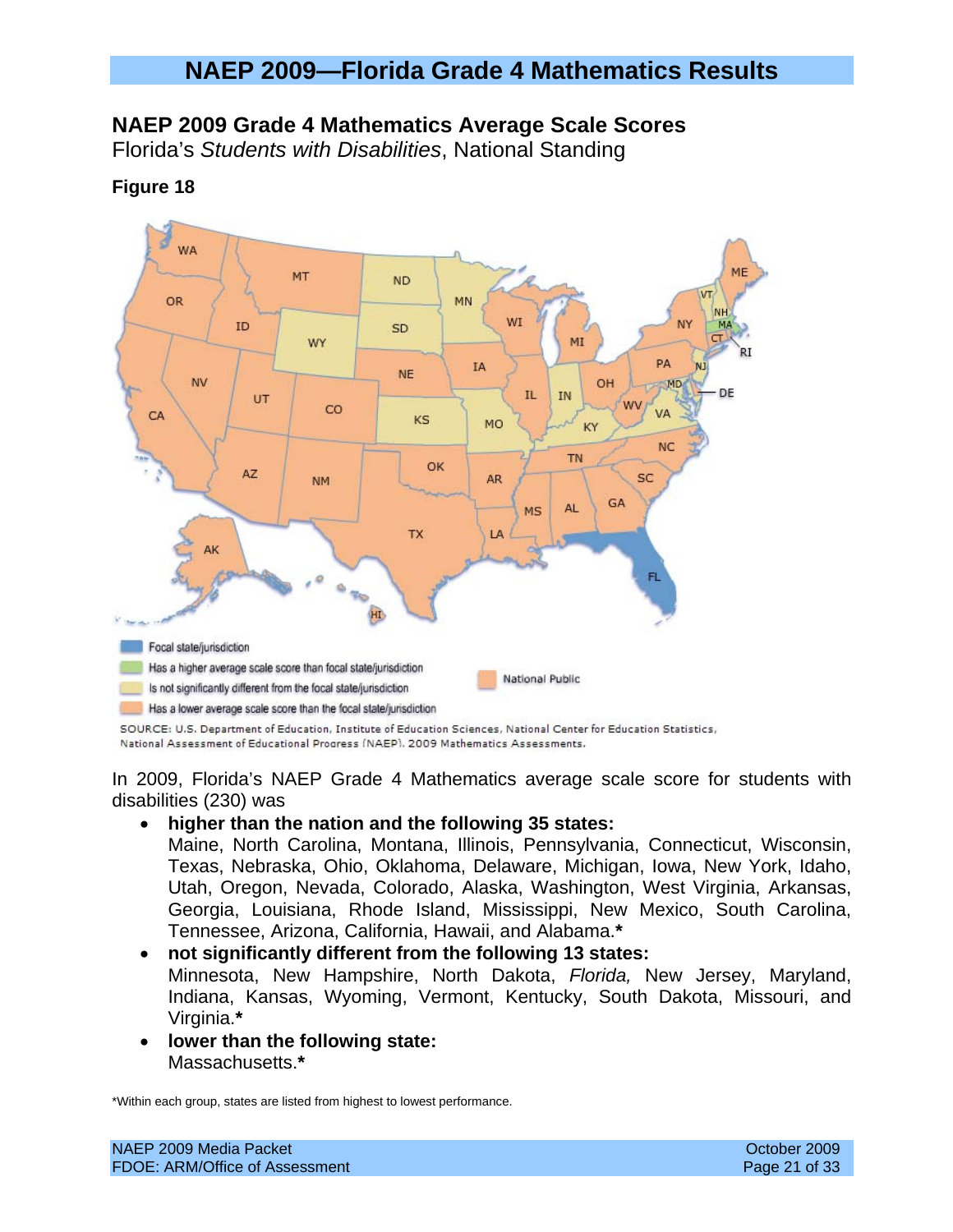### **Achievement Levels**

Florida and the Nation, 2003 to 2009 *Students with Disabilities* 

#### **Figure 19**

*Students with Disabilities* – percent at or above *Basic*



gain in the percent of students with disabilities in Florida performing at or above *Basic* was significant. This gain was greater than that of the nation (a 22- vs. 9-percentage point gain).

• Between 2007 and 2009, Florida was one of only 6 states whose students with disabilities had a significant increase in at or above *Basic* performance.

#### **Figure 20**  *Students with Disabilities* – percent at or above *Proficient*



gain in the percent of students with disabilities in Florida performing at or above *Proficient* was significant. This gain was greater than that of the nation (a 13- vs. 7-percentage point gain).

• Between 2007 and 2009, Florida was one of only 2 states whose students with disabilities had a significant increase in at or above *Proficient* performance.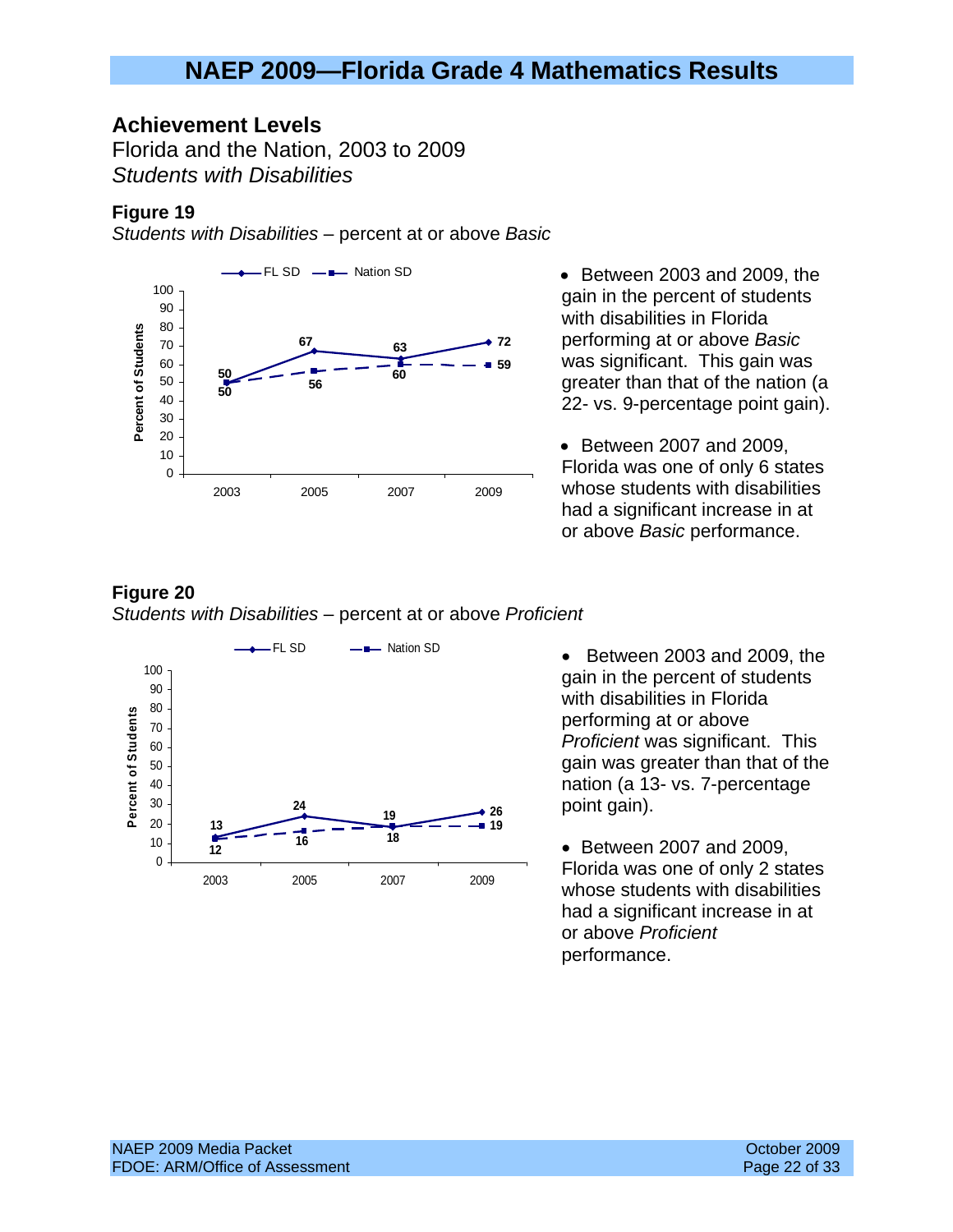### **Comparison of Achievement Levels**

Florida and the Nation, 2003 and 2009 *Students with Disabilities* 



### **Figure 21**

Between 2003 and 2009, the percent of Florida's students with disabilities performing at or above *Basic* and at or above *Proficient* on NAEP Grade 4 Mathematics significantly improved from at the national average to above the national average.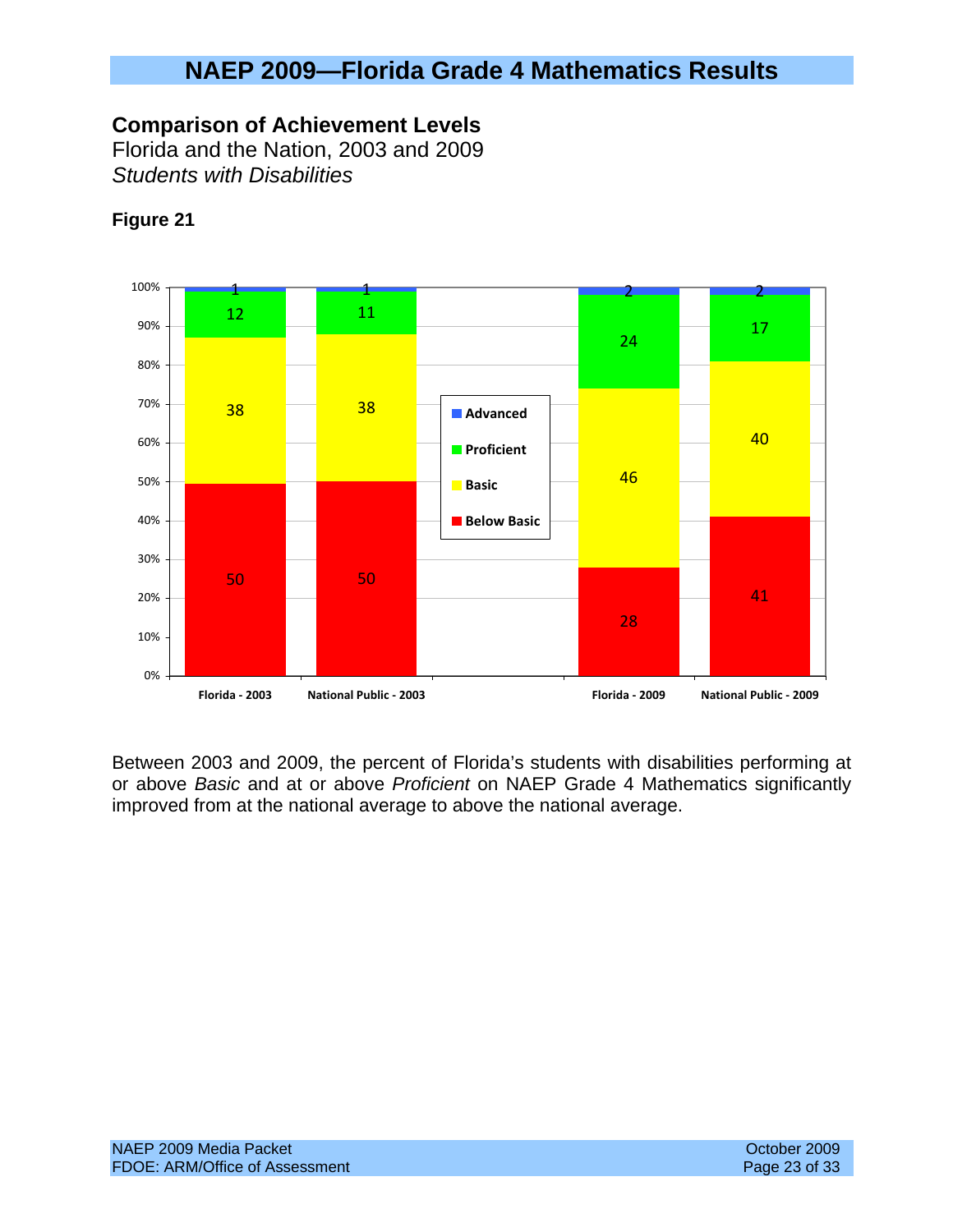## **NAEP Grade 4 Mathematics Florida and the Nation, 2003 to 2009**  *Free/Reduced-Price Lunch*

NAEP collects data on eligibility for the federal program providing free or reduced-price school lunches. Results for this subgroup of students are included as an indicator of socio-economic status (SES).

### **Scale Scores**

Florida and the Nation, 2003 to 2009 *Free/Reduced-Price Lunch* 

### **Figure 22**





average scale score of Florida's students eligible for free/reduced-price lunch improved significantly. This improvement was greater than that of the nation's students eligible for free/reduced-price lunch (a 13- vs. 6-point gain).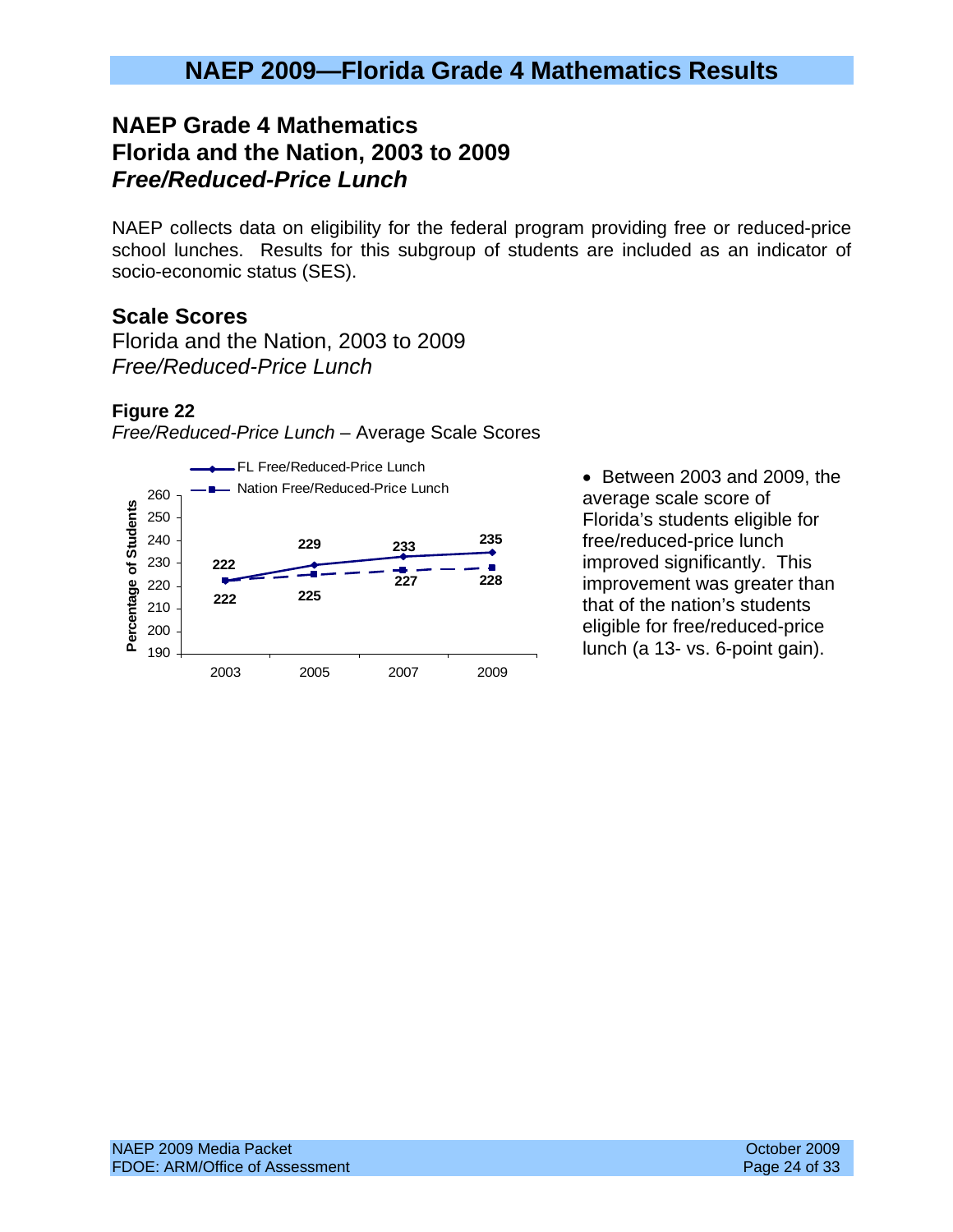### **NAEP 2009 Grade 4 Mathematics Average Scale Scores**

Florida's Students Eligible for *Free/Reduced-Price Lunch*, National Standing



SOURCE: U.S. Department of Education, Institute of Education Sciences, National Center for Education Statistics, National Assessment of Educational Progress (NAEP), 2009 Mathematics Assessments.

In 2009, Florida's NAEP Grade 4 Mathematics average scale score for students eligible for free/reduced-price lunch (235) was

#### • **higher than the nation and the following 36 states:**

North Carolina, Iowa, South Dakota, Washington, Oklahoma, Virginia, Ohio, Wisconsin, Maryland, New Jersey, Delaware, Kentucky, Arkansas, Missouri, Pennsylvania, Colorado, Nebraska, Oregon, Utah, West Virginia, Nevada, Alaska, South Carolina, Georgia, Connecticut, Hawaii, Rhode Island, Illinois, Louisiana, New Mexico, Michigan, Tennessee, Mississippi, California, Arizona, and Alabama.\*

#### • **not significantly different from the following 13 states:**

New Hampshire, Massachusetts, Kansas, North Dakota, Montana, Vermont, Maine, *Florida*, Wyoming, Idaho, Minnesota, Texas, New York, and Indiana.\*

• **lower than no other state.**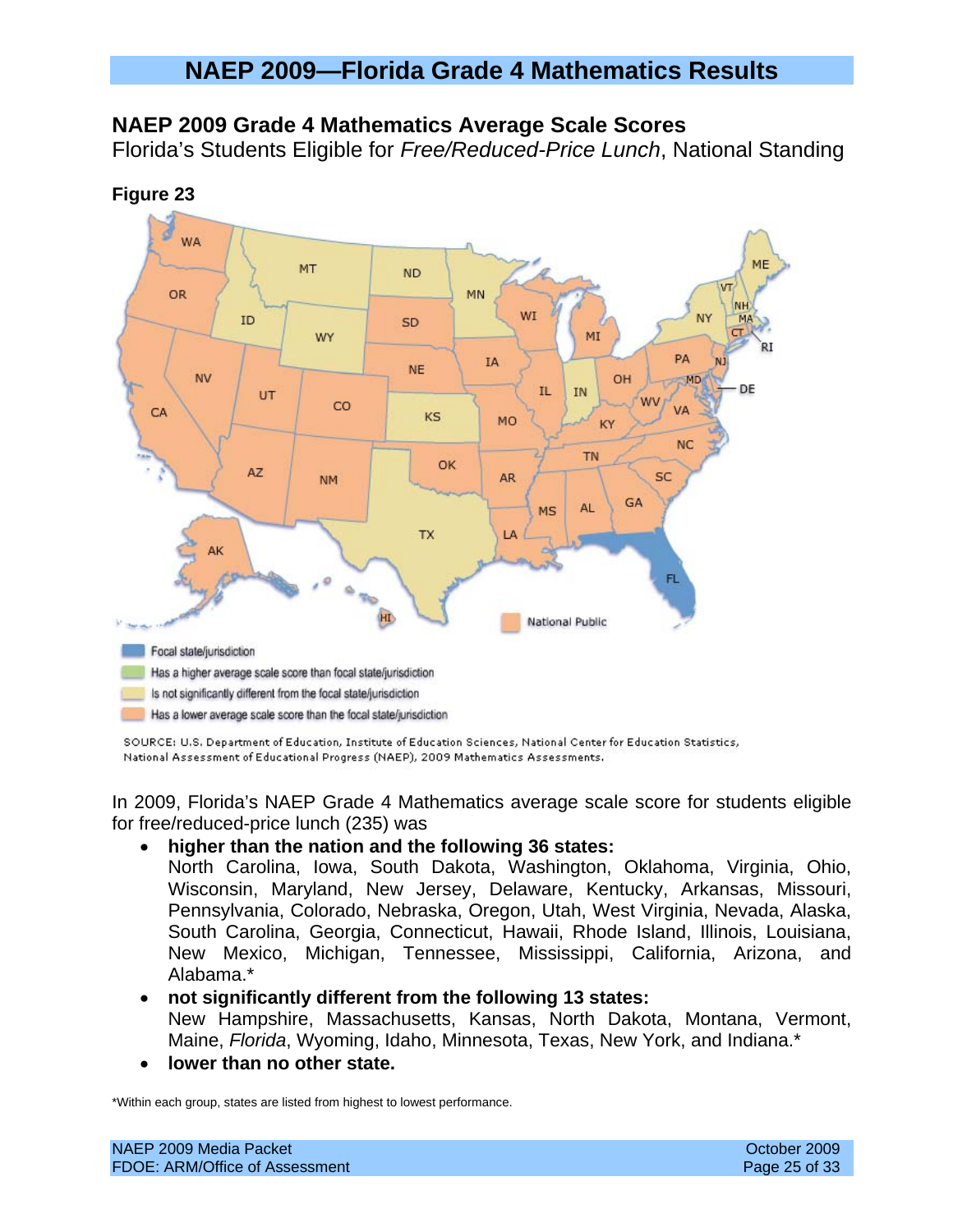### **Achievement Levels**

Florida and the Nation, 2003 to 2009 *Free/Reduced-Price Lunch* 

### **Figure 24**

*Free/Reduced-Price Lunch* – percent at or above *Basic*



the gain in the percent of students eligible for free/reduced-price lunch in Florida performing at or above *Basic* was significant. This gain was greater than that of the nation (a 17- vs. 9 percentage point gain).

### **Figure 25**  *Free/Reduced-Price Lunch* – percent at or above *Proficient*



• Between 2003 and 2009, the gain in the percent of students eligible for free/reduced-price lunch in Florida performing at or above *Proficient* was significant. This gain was greater than that of the nation (a 13- vs. 7 percentage point gain).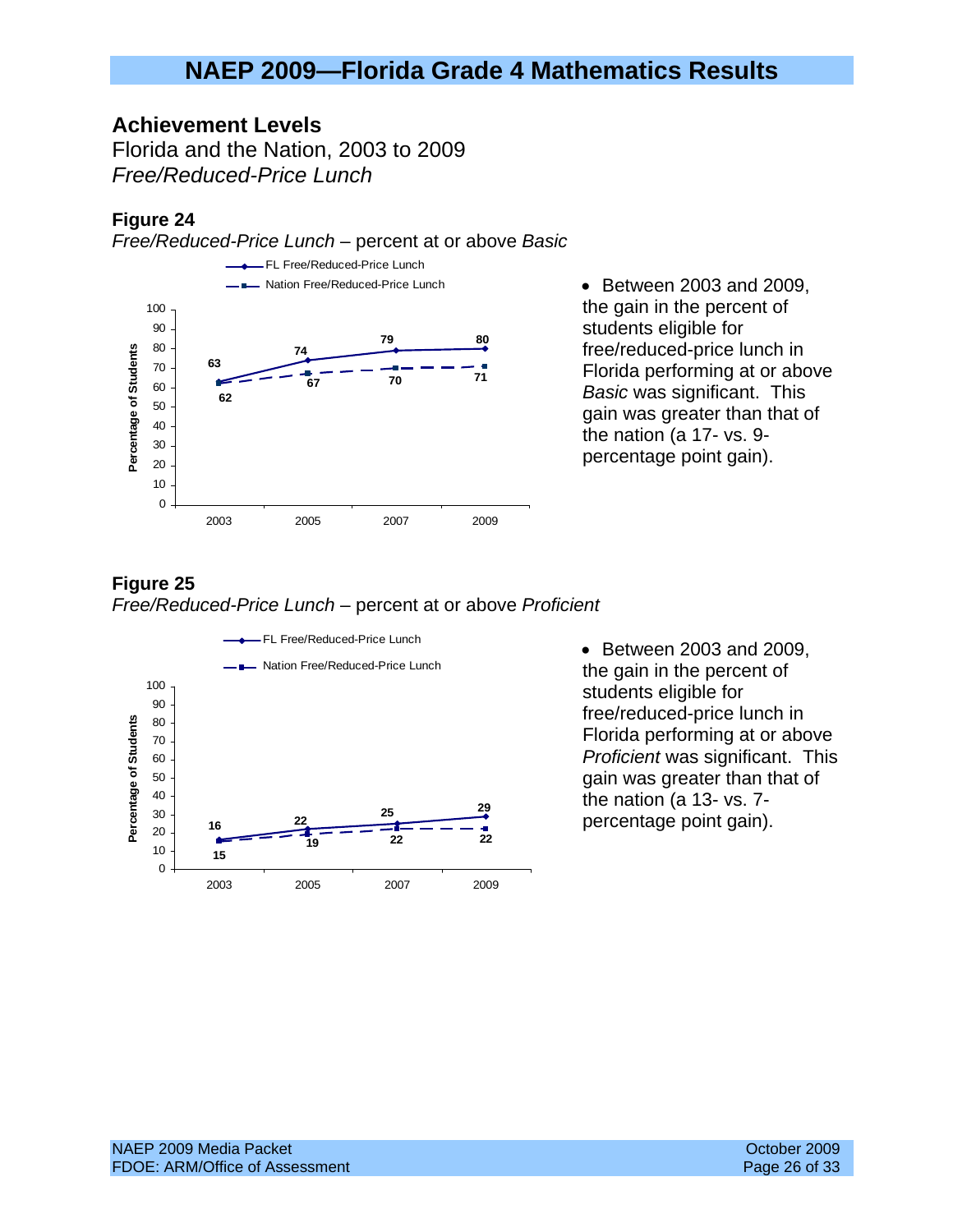## **NAEP Grade 4 Mathematics Florida and the Nation, 2003 to 2009**  *English Language Learners*

School staff make the decision about whether to include an English language learner (ELL) student in a NAEP assessment and which accommodations, if any, he or she should receive. The NAEP program furnishes tools to assist school personnel in making that decision. Inclusion in NAEP is encouraged if the student participated in the regular state assessment and if the student can participate in NAEP in a meaningful way with the accommodations NAEP allows. Because percentages of students excluded from NAEP may vary considerably across states and within a single state across years, comparisons of results across and within states over time should be interpreted with caution.

### **Scale Scores**

Florida and the Nation, 2003 to 2009 *English Language Learners* 

#### **Figure 26**

*English Language Learners* – Average Scale Scores



FL ELL  $\longrightarrow$  Nation ELL  $\longrightarrow$  Between 2003 and 2009, the average scale score of Florida's English language learners remained constant.

> • Florida's English language learners average scale scores were significantly higher than the nation's in 2003, 2007, and 2009.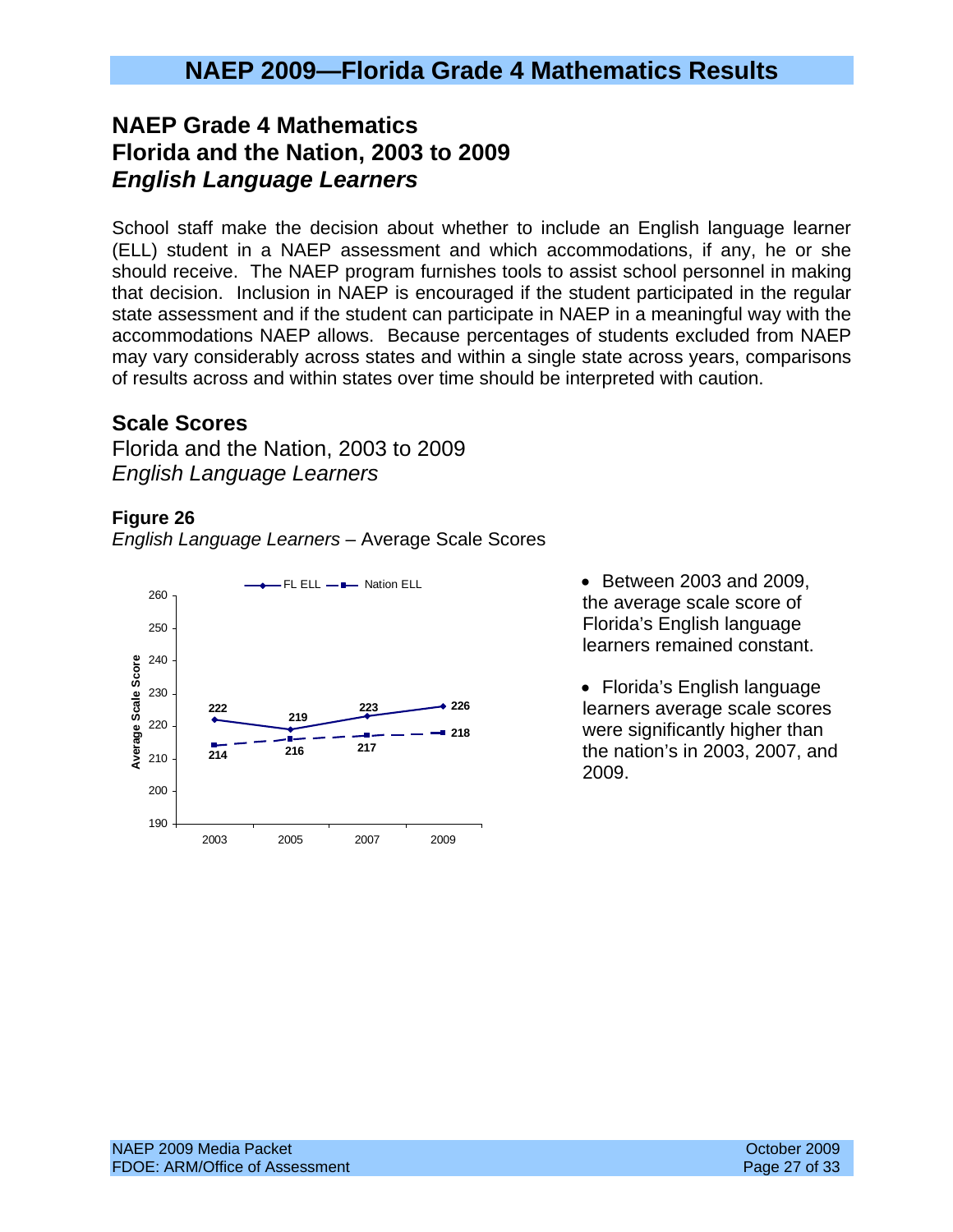### **NAEP 2009 Grade 4 Mathematics Average Scale Scores**

Florida's *English Language Learners*, National Standing

**Figure 27** 

#### **WA** ME MT **ND** OR MN W1 MN. ID SD wy MT PA **IA** NF **NV** OН MD. IL. **TN** DE UT co VA  $C_{\Delta}$  $KS$ MO KY **NC TN OK**  $AZ$ AR. SC **NM** GA AL  $MS$ **TX** LA FL. **National Public** HI Focal state/jurisdiction Has a higher average scale score than focal state/jurisdiction Is not significantly different from the focal state/jurisdiction Has a lower average scale score than the focal state/jurisdiction Sample size is insufficient to perform a reliable estimate

SOURCE: U.S. Department of Education, Institute of Education Sciences, National Center for Education Statistics, National Assessment of Educational Progress (NAEP), 2009 Mathematics Assessments.

In 2009, Florida's NAEP Grade 4 Mathematics average scale score for English language learners (226) was

### • **higher than the nation and the following 20 states:**

Nevada, Oklahoma, New York, Colorado, Connecticut, Pennsylvania, Illinois, Montana, Washington, Nebraska, Oregon, Tennessee, California, Idaho, Hawaii, Rhode Island, Utah, New Mexico, Alaska, and Arizona.\*

### • **not significantly different from the following 20 states:**

Ohio, Kentucky, South Carolina, Kansas, New Hampshire, Virginia, North Carolina, Texas, Arkansas, Maryland, Indiana, *Florida*, Louisiana, Minnesota, Wisconsin, Iowa, Massachusetts, Delaware, Georgia, New Jersey, and Michigan.\*

• **lower than no other state.** 

The sample size in the following 9 states was not large enough to permit a reliable estimate: Alabama, Maine, Mississippi, Missouri, North Dakota, South Dakota, Vermont, West Virginia, and Wyoming.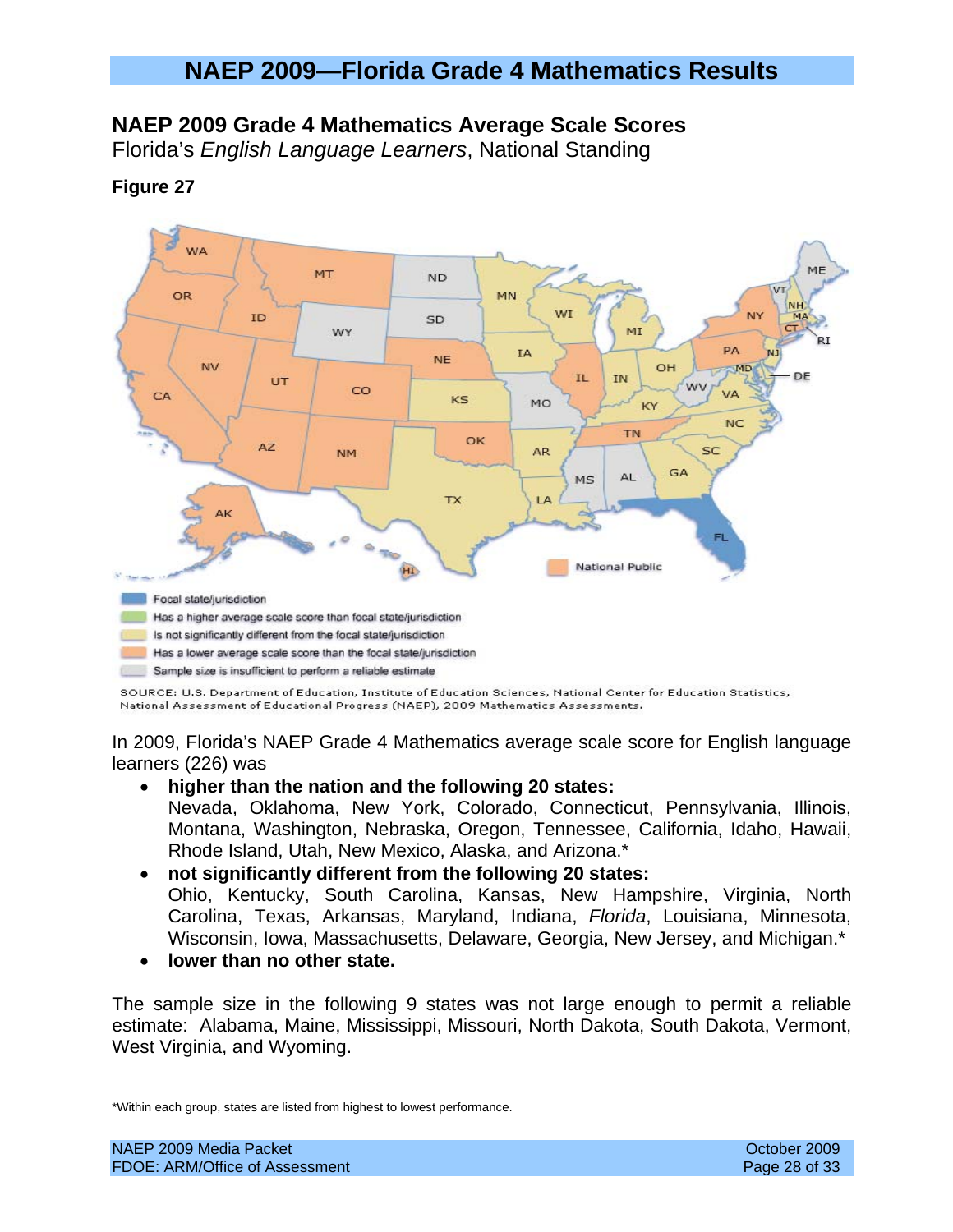### **Achievement Levels**

Florida and the Nation, 2003 to 2009 *English Language Learners* 

### **Figure 28**

*English Language Learners* – percent at or above *Basic*



the percent of English language learners in Florida performing at or above *Basic* remained constant.

• The percentage of Florida's English language learners performing at or above *Basic* was significantly higher than the nation's in 2003, 2007, and 2009.

#### **Figure 29**  *English Language Learners* – percent at or above *Proficient*



the percent of English language learners in Florida performing at or above *Proficient* remained constant.

• The percentage of Florida's English language learners performing at or above *Proficient* was significantly higher than the nation's in 2003 and 2009.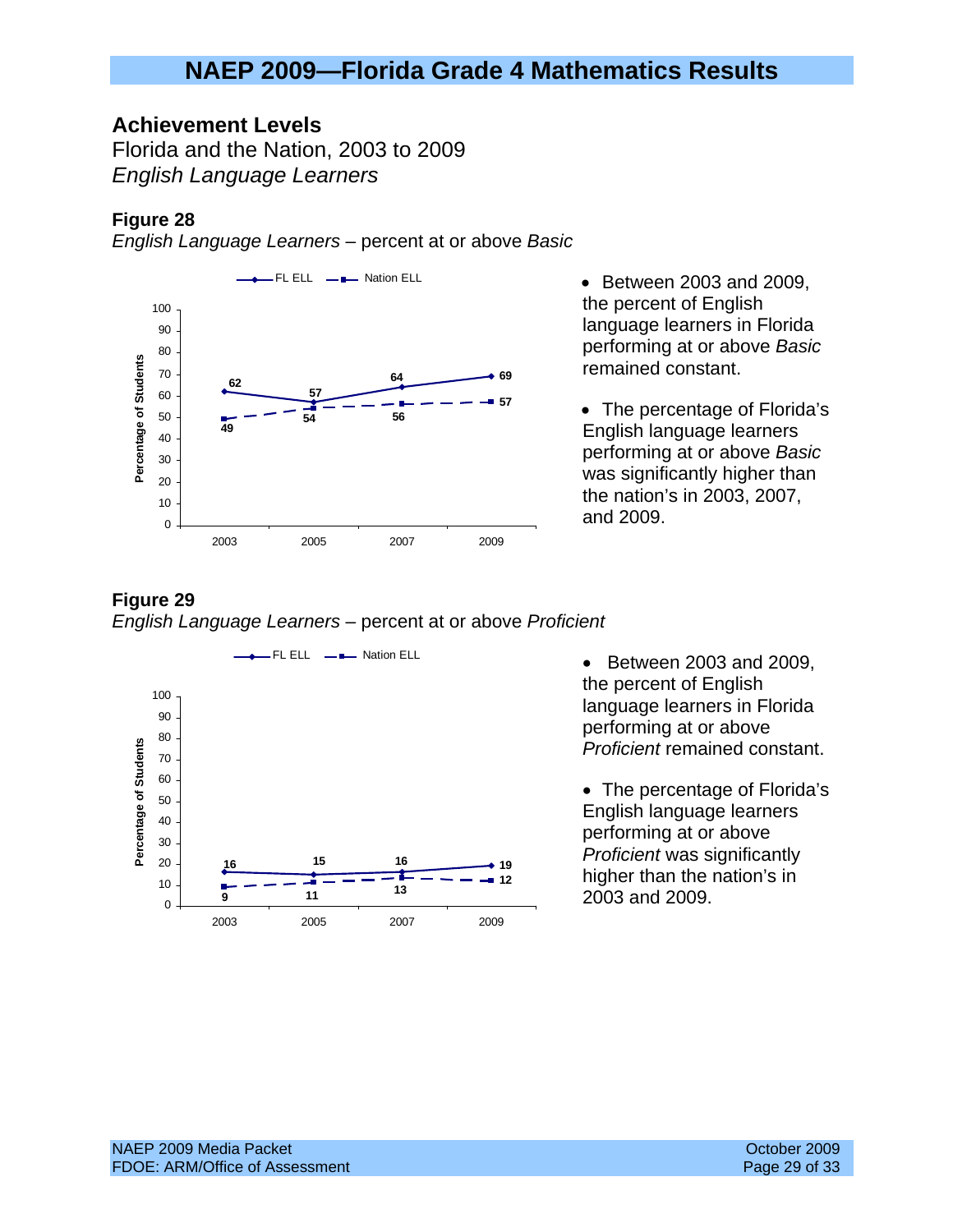### **Grade 4 Mathematics Comparison of the FCAT and Florida NAEP, 2003 to 2009**

### **Figure 30**



### **Highlights**

- The percent of Florida's students scoring at or above Level 3<sup>\*</sup> on FCAT Grade 4 Mathematics increased by 21-percentage points between 2003 and 2009 (54 percent vs. 75 percent).
- The improvement in FCAT is similar to the trend in Florida's NAEP Grade 4 Mathematics results for the percent scoring at or above *Basic*, which increased 10 percentage points between 2003 and 2009 (76 percent vs. 86 percent).
- The improvement in Florida's NAEP Grade 4 Mathematics results for the percent scoring at or above *Proficient* has also shown a steady upward trend, increasing 9 percentage points between 2003 and 2009 (31 percent vs. 40 percent).

\*At or above Level 3 on the FCAT is considered proficient and on grade-level.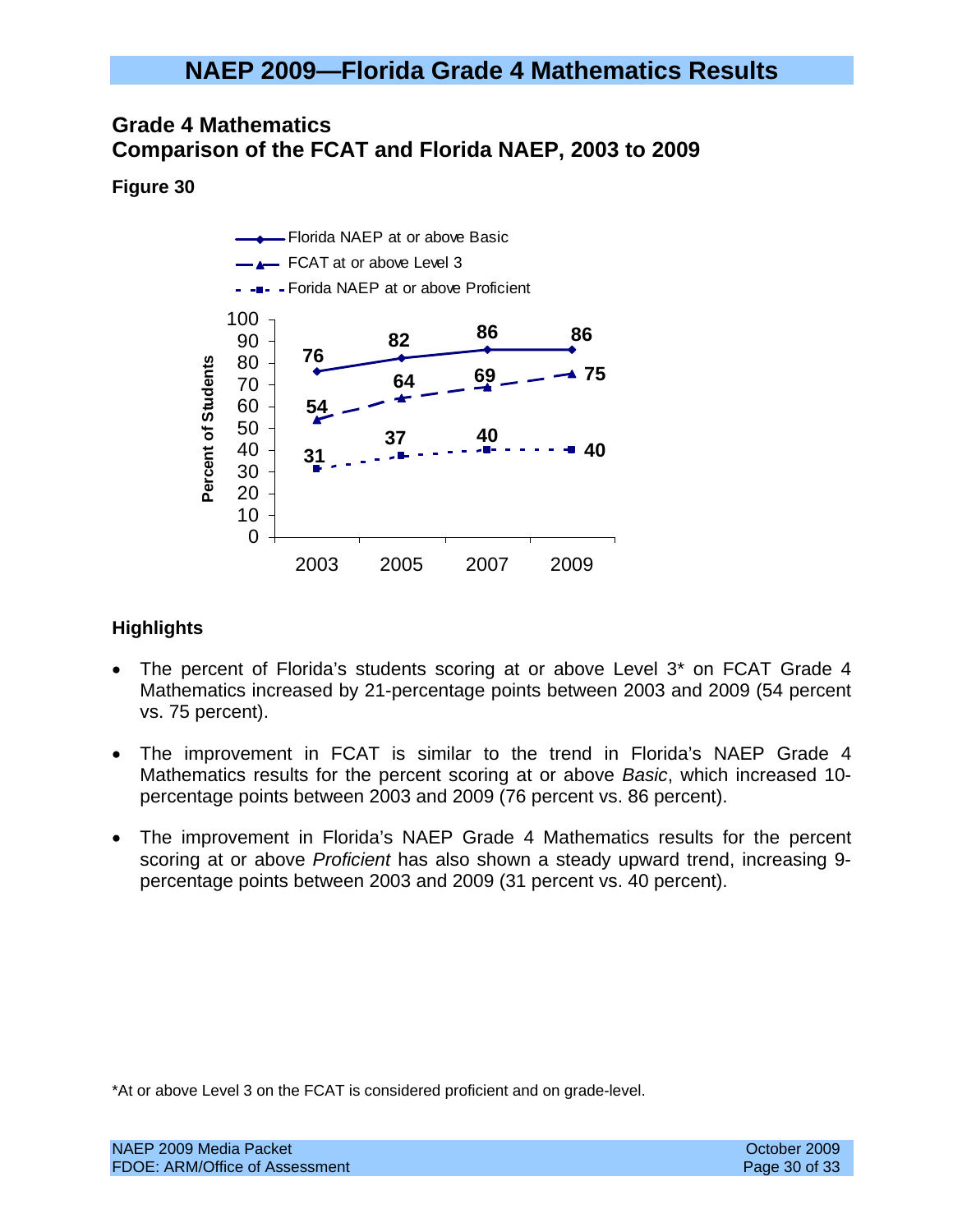## **Grade 4 Mathematics Comparison of the FCAT and Florida NAEP, 2003 to 2009 by** *Race/Ethnicity*

**Figure 31** 

*White* Students



**Figure 32**  *African-American* Students



• In Florida, between 2003 and 2009, there was an increase in the percent of White students scoring at or above Level 3 on FCAT Grade 4 Mathematics (a 16 percentage point gain).

• In Florida, between 2003 and 2009, there were significant increases in the percent of White students scoring at or above *Basic* (a 6-percentage point gain) and at or above *Proficient* (a 10 percentage point gain) on NAEP Grade 4 Mathematics.

• In Florida, between 2003 and 2009, there was an increase in the percent of African-American students scoring at or above Level 3 on FCAT Grade 4 Mathematics (a 27 percentage point gain).

• In Florida, between 2003 and 2009, there were significant increases in the percent of African-American students scoring at or above *Basic* (a 21-percentage point gain) and at or above *Proficient* (a 12-percentage point gain) on NAEP Grade 4 Mathematics.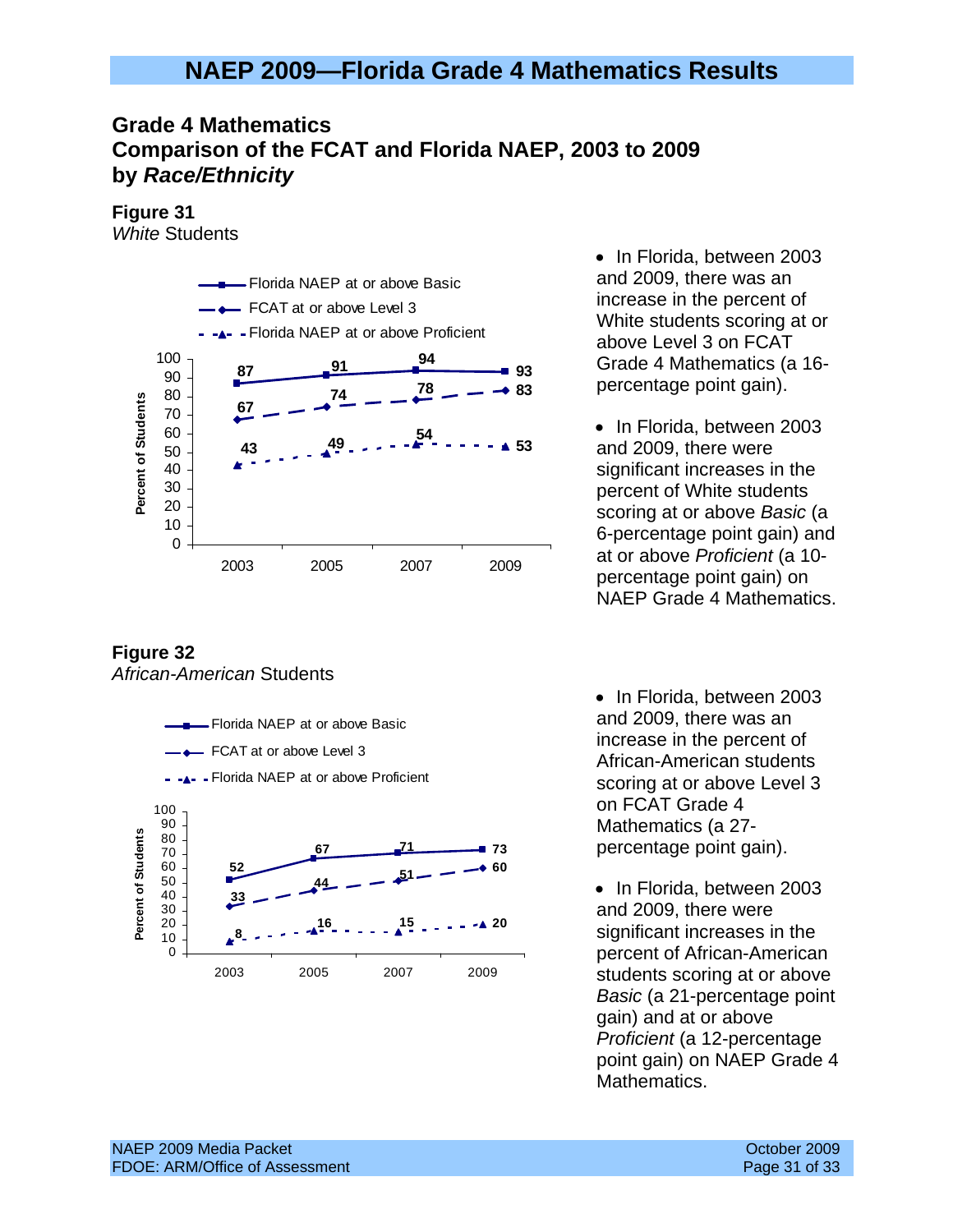### **Comparison of the FCAT and Florida NAEP, 2003 to 2009 by** *Race/Ethnicity* (continued)

#### **Figure 33**

*Hispanic* Students



• In Florida, between 2003 and 2009, there was an increase in the percent of Hispanic students scoring at or above Level 3 on FCAT Grade 4 Mathematics (a 24-percentage point gain).

• In Florida, between 2003 and 2009, there were significant increases in the percent of Hispanic students scoring at or above *Basic* (a 10-percentage point gain) and at or above *Proficient* (a 6-percentage point gain) on NAEP Grade 4 Mathematics.

### **Comparison of the FCAT and Florida NAEP, 2003 to 2009**  *Students with Disabilities*

#### **Figure 34**

*Students with Disabilities* 



• In Florida, between 2003 and 2009, there was an increase of students with disabilities scoring at or above Level 3 on FCAT Grade 4 Mathematics (a 23 percentage point gain).

• In Florida, between 2003 and 2009, there were significant increases in the percent of students with disabilities scoring at or above *Basic* (a 22 percentage point gain) and at or above *Proficient* (a 13 percentage point gain) on NAEP Grade 4 Mathematics.